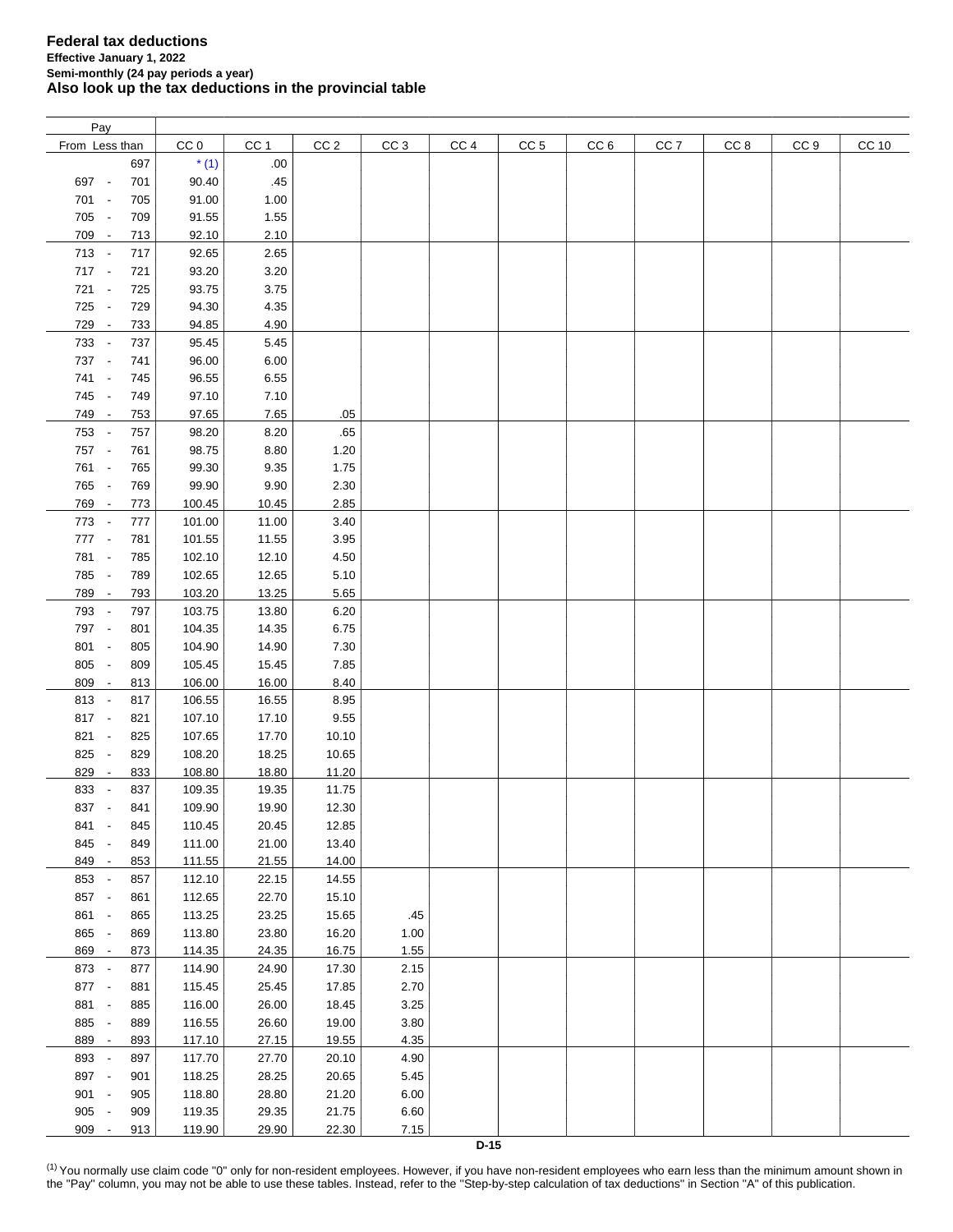| Pay                                      |        |                 |                 |                 |       |                 |                 |                 |                 |      |       |
|------------------------------------------|--------|-----------------|-----------------|-----------------|-------|-----------------|-----------------|-----------------|-----------------|------|-------|
| From Less than                           | CC 0   | CC <sub>1</sub> | CC <sub>2</sub> | CC <sub>3</sub> | CC 4  | CC <sub>5</sub> | CC <sub>6</sub> | CC <sub>7</sub> | CC <sub>8</sub> | CC 9 | CC 10 |
| $913 -$<br>921                           | 120.75 | 30.75           | 23.15           | 7.95            |       |                 |                 |                 |                 |      |       |
| $921 -$<br>929                           | 121.85 | 31.85           | 24.25           | 9.10            |       |                 |                 |                 |                 |      |       |
| 929 -<br>937                             | 122.95 | 33.00           | 25.40           | 10.20           |       |                 |                 |                 |                 |      |       |
| 937 -<br>945                             | 124.10 | 34.10           | 26.50           | 11.30           |       |                 |                 |                 |                 |      |       |
|                                          |        |                 |                 |                 |       |                 |                 |                 |                 |      |       |
| 945 -<br>953                             | 125.20 | 35.20           | 27.60           | 12.40           |       |                 |                 |                 |                 |      |       |
| 953 -<br>961                             | 126.30 | 36.30           | 28.70           | 13.55           |       |                 |                 |                 |                 |      |       |
| 961 -<br>969                             | 127.40 | 37.45           | 29.85           | 14.65           |       |                 |                 |                 |                 |      |       |
| 969 -<br>977                             | 128.55 | 38.55           | 30.95           | 15.75           | .55   |                 |                 |                 |                 |      |       |
| 977 -<br>985                             | 129.65 | 39.65           | 32.05           | 16.85           | 1.70  |                 |                 |                 |                 |      |       |
| 985<br>993<br>$\overline{\phantom{a}}$   | 130.75 | 40.75           | 33.15           | 18.00           | 2.80  |                 |                 |                 |                 |      |       |
| 993<br>1001<br>$\overline{\phantom{a}}$  | 131.85 | 41.90           | 34.30           | 19.10           | 3.90  |                 |                 |                 |                 |      |       |
| $1001 -$<br>1009                         | 133.00 | 43.00           | 35.40           | 20.20           | 5.00  |                 |                 |                 |                 |      |       |
| 1009 -<br>1017                           | 134.10 | 44.10           | 36.50           | 21.30           | 6.15  |                 |                 |                 |                 |      |       |
| 1017 -<br>1025                           | 135.20 | 45.20           | 37.60           | 22.45           | 7.25  |                 |                 |                 |                 |      |       |
| $1025 -$<br>1033                         | 136.30 | 46.35           | 38.75           | 23.55           | 8.35  |                 |                 |                 |                 |      |       |
| $1033 -$<br>1041                         | 137.45 | 47.45           | 39.85           | 24.65           | 9.45  |                 |                 |                 |                 |      |       |
| 1041<br>1049<br>$\overline{\phantom{a}}$ | 138.55 | 48.55           | 40.95           | 25.75           | 10.60 |                 |                 |                 |                 |      |       |
|                                          |        | 49.65           |                 |                 |       |                 |                 |                 |                 |      |       |
| 1049 -<br>1057                           | 139.65 |                 | 42.05           | 26.90           | 11.70 |                 |                 |                 |                 |      |       |
| 1057 -<br>1065                           | 140.75 | 50.80           | 43.20           | 28.00           | 12.80 |                 |                 |                 |                 |      |       |
| 1065 -<br>1073                           | 141.90 | 51.90           | 44.30           | 29.10           | 13.90 |                 |                 |                 |                 |      |       |
| 1073 -<br>1081                           | 143.00 | 53.00           | 45.40           | 30.20           | 15.05 |                 |                 |                 |                 |      |       |
| 1081 -<br>1089                           | 144.10 | 54.10           | 46.50           | 31.35           | 16.15 | .95             |                 |                 |                 |      |       |
| 1089<br>1097<br>$\overline{\phantom{a}}$ | 145.20 | 55.25           | 47.65           | 32.45           | 17.25 | 2.05            |                 |                 |                 |      |       |
| 1097 -<br>1105                           | 146.35 | 56.35           | 48.75           | 33.55           | 18.35 | 3.20            |                 |                 |                 |      |       |
| $1105 -$<br>1113                         | 147.45 | 57.45           | 49.85           | 34.65           | 19.50 | 4.30            |                 |                 |                 |      |       |
| $1113 -$<br>1121                         | 148.55 | 58.55           | 50.95           | 35.80           | 20.60 | 5.40            |                 |                 |                 |      |       |
| $1121 -$<br>1129                         | 149.65 | 59.70           | 52.10           | 36.90           | 21.70 | 6.50            |                 |                 |                 |      |       |
| 1129 -<br>1137                           | 150.80 | 60.80           | 53.20           | 38.00           | 22.80 | 7.65            |                 |                 |                 |      |       |
| $1137 -$<br>1145                         | 151.90 | 61.90           | 54.30           | 39.10           | 23.95 | 8.75            |                 |                 |                 |      |       |
| 1145<br>1153<br>$\sim$                   | 153.00 | 63.00           | 55.40           | 40.25           | 25.05 | 9.85            |                 |                 |                 |      |       |
| $1153 -$<br>1161                         | 154.10 | 64.15           | 56.55           | 41.35           | 26.15 | 11.00           |                 |                 |                 |      |       |
|                                          |        |                 |                 |                 |       |                 |                 |                 |                 |      |       |
| $1161 -$<br>1169                         | 155.25 | 65.25           | 57.65           | 42.45           | 27.30 | 12.10           |                 |                 |                 |      |       |
| 1169 -<br>1177                           | 156.35 | 66.35           | 58.75           | 43.60           | 28.40 | 13.20           |                 |                 |                 |      |       |
| $1177 -$<br>1185                         | 157.45 | 67.45           | 59.90           | 44.70           | 29.50 | 14.30           |                 |                 |                 |      |       |
| 1185 -<br>1193                           | 158.55 | 68.60           | 61.00           | 45.80           | 30.60 | 15.45           | .25             |                 |                 |      |       |
| 1193 -<br>1201                           | 159.70 | 69.70           | 62.10           | 46.90           | 31.75 | 16.55           | 1.35            |                 |                 |      |       |
| $1201 -$<br>1209                         | 160.80 | 70.80           | 63.20           | 48.05           | 32.85 | 17.65           | 2.45            |                 |                 |      |       |
| 1209 - 1217                              | 161.90 | 71.90           | 64.35           | 49.15           | 33.95 | 18.75           | 3.60            |                 |                 |      |       |
| 1217 -<br>1225                           | 163.00 | 73.05           | 65.45           | 50.25           | 35.05 | 19.90           | 4.70            |                 |                 |      |       |
| 1225 - 1233                              | 164.15 | 74.15           | 66.55           | 51.35           | 36.20 | 21.00           | 5.80            |                 |                 |      |       |
| 1233 - 1241                              | 165.25 | 75.25           | 67.65           | 52.50           | 37.30 | 22.10           | 6.90            |                 |                 |      |       |
| $1241 -$<br>1249                         | 166.35 | 76.35           | 68.80           | 53.60           | 38.40 | 23.20           | 8.05            |                 |                 |      |       |
| 1249 -<br>1257                           | 167.45 | 77.50           | 69.90           | 54.70           | 39.50 | 24.35           | 9.15            |                 |                 |      |       |
| 1257 -<br>1265                           | 168.60 | 78.60           | 71.00           | 55.80           | 40.65 | 25.45           | 10.25           |                 |                 |      |       |
| 1265 -<br>1273                           | 169.70 | 79.70           | 72.10           | 56.95           | 41.75 | 26.55           | 11.35           |                 |                 |      |       |
| 1273 -<br>1281                           | 170.80 | 80.80           | 73.25           | 58.05           | 42.85 | 27.65           | 12.50           |                 |                 |      |       |
| $1281 -$                                 | 171.90 | 81.95           |                 | 59.15           | 43.95 |                 |                 |                 |                 |      |       |
| 1289                                     |        |                 | 74.35           |                 |       | 28.80           | 13.60           |                 |                 |      |       |
| 1289 -<br>1297                           | 173.05 | 83.05           | 75.45           | 60.25           | 45.10 | 29.90           | 14.70           |                 |                 |      |       |
| 1297 -<br>1305                           | 174.15 | 84.15           | 76.55           | 61.40           | 46.20 | 31.00           | 15.80           | .65             |                 |      |       |
| $1305 -$<br>1313                         | 175.25 | 85.25           | 77.70           | 62.50           | 47.30 | 32.10           | 16.95           | 1.75            |                 |      |       |
| 1321<br>1313 -                           | 176.35 | 86.40           | 78.80           | 63.60           | 48.40 | 33.25           | 18.05           | 2.85            |                 |      |       |
| 1321 -<br>1329                           | 177.50 | 87.50           | 79.90           | 64.70           | 49.55 | 34.35           | 19.15           | 3.95            |                 |      |       |
| 1329 - 1337                              | 178.60 | 88.60           | 81.00           | 65.85           | 50.65 | 35.45           | 20.25           | 5.10            |                 |      |       |
| 1337 - 1345                              | 179.70 | 89.70           | 82.15           | 66.95           | 51.75 | 36.55           | 21.40           | 6.20            |                 |      |       |
| 1345 - 1353                              | 180.80 | 90.85           | 83.25           | 68.05           | 52.85 | 37.70           | 22.50           | 7.30            |                 |      |       |
|                                          |        |                 |                 |                 |       |                 |                 |                 |                 |      |       |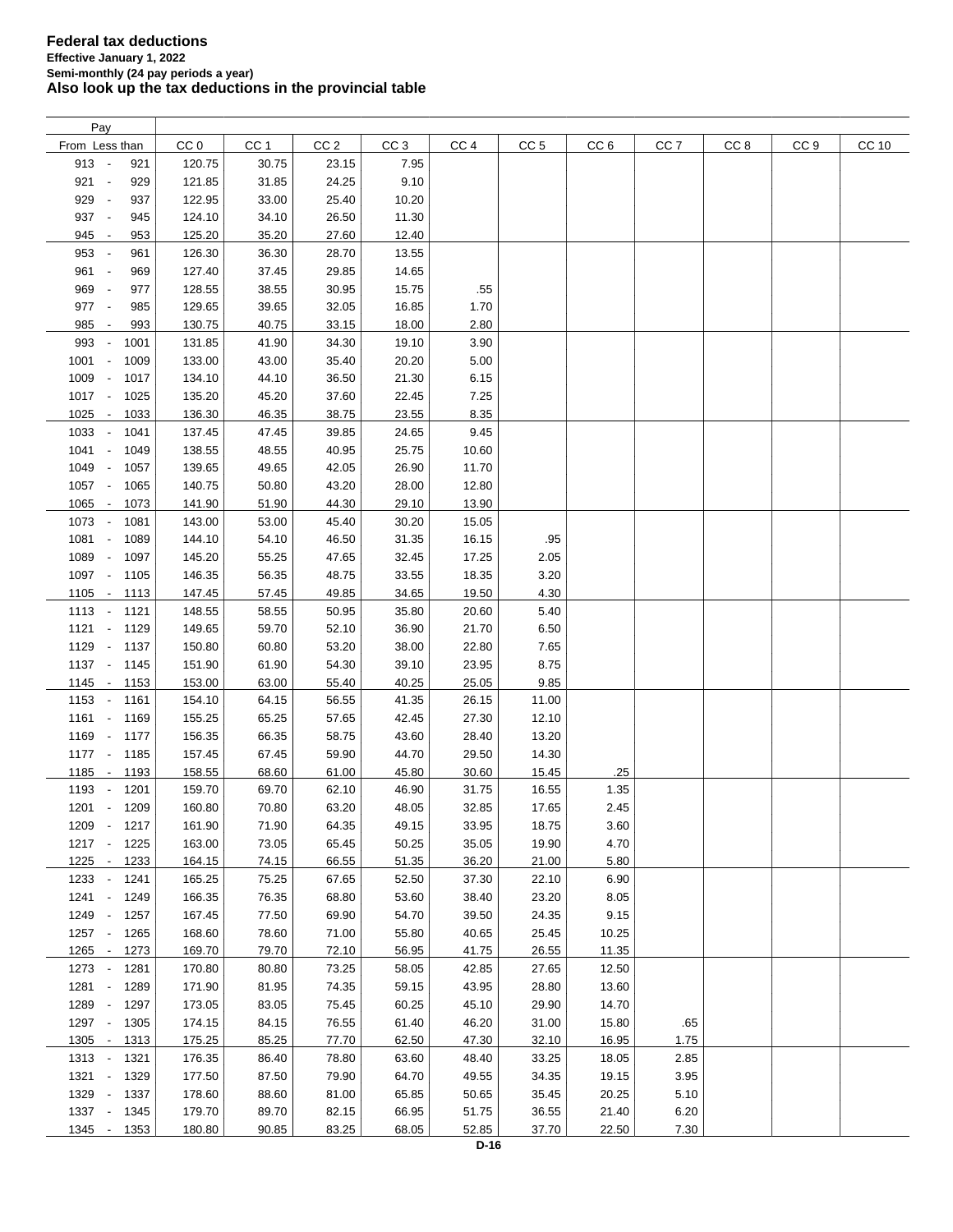| Pay                                      |                 |                 |                 |                 |                 |                 |                 |                 |        |                 |              |
|------------------------------------------|-----------------|-----------------|-----------------|-----------------|-----------------|-----------------|-----------------|-----------------|--------|-----------------|--------------|
| From Less than                           | CC <sub>0</sub> | CC <sub>1</sub> | CC <sub>2</sub> | CC <sub>3</sub> | CC <sub>4</sub> | CC <sub>5</sub> | CC <sub>6</sub> | CC <sub>7</sub> | CC 8   | CC <sub>9</sub> | <b>CC 10</b> |
| 1353<br>1371<br>$\overline{\phantom{a}}$ | 182.65          | 92.65           | 85.05           | 69.85           | 54.65           | 39.50           | 24.30           | 9.10            |        |                 |              |
| 1371<br>1389<br>$\sim$                   | 185.15          | 95.15           | 87.55           | 72.35           | 57.20           | 42.00           | 26.80           | 11.60           |        |                 |              |
| 1389<br>1407<br>$\overline{\phantom{a}}$ | 187.65          | 97.65           | 90.05           | 74.85           | 59.70           | 44.50           | 29.30           | 14.10           |        |                 |              |
| 1407<br>1425<br>$\overline{\phantom{a}}$ | 190.15          | 100.15          | 92.55           | 77.35           | 62.20           | 47.00           | 31.80           | 16.60           | 1.45   |                 |              |
| 1425<br>1443<br>$\overline{\phantom{a}}$ | 192.65          | 102.65          | 95.05           | 79.90           | 64.70           | 49.50           | 34.30           | 19.15           | 3.95   |                 |              |
| 1443<br>1461<br>$\overline{\phantom{a}}$ | 195.15          | 105.15          | 97.55           | 82.40           | 67.20           | 52.00           | 36.80           | 21.65           | 6.45   |                 |              |
| 1461<br>1479<br>$\overline{\phantom{a}}$ | 197.65          | 107.65          | 100.05          | 84.90           | 69.70           | 54.50           | 39.30           | 24.15           | 8.95   |                 |              |
| 1479<br>$\sim$<br>1497                   | 200.15          | 110.15          | 102.55          | 87.40           | 72.20           | 57.00           | 41.80           | 26.65           | 11.45  |                 |              |
| 1497<br>$\sim$<br>1515                   | 202.65          | 112.65          | 105.10          | 89.90           | 74.70           | 59.50           | 44.35           | 29.15           | 13.95  |                 |              |
|                                          |                 |                 |                 |                 |                 |                 |                 |                 |        |                 |              |
| 1515<br>1533<br>$\sim$                   | 205.15          | 115.15          | 107.60          | 92.40           | 77.20           | 62.00           | 46.85           | 31.65           | 16.45  | 1.25            |              |
| 1533<br>1551<br>$\overline{\phantom{a}}$ | 207.65          | 117.70          | 110.10          | 94.90           | 79.70           | 64.50           | 49.35           | 34.15           | 18.95  | 3.75            |              |
| 1551<br>1569<br>$\overline{\phantom{a}}$ | 210.15          | 120.20          | 112.60          | 97.40           | 82.20           | 67.00           | 51.85           | 36.65           | 21.45  | 6.25            |              |
| 1569<br>1587<br>$\overline{\phantom{a}}$ | 212.65          | 122.70          | 115.10          | 99.90           | 84.70           | 69.55           | 54.35           | 39.15           | 23.95  | 8.80            |              |
| 1587<br>1605<br>$\sim$                   | 215.20          | 125.20          | 117.60          | 102.40          | 87.20           | 72.05           | 56.85           | 41.65           | 26.45  | 11.30           |              |
| 1605<br>1623<br>$\overline{\phantom{a}}$ | 217.70          | 127.70          | 120.10          | 104.90          | 89.70           | 74.55           | 59.35           | 44.15           | 28.95  | 13.80           |              |
| 1623<br>1641<br>$\overline{\phantom{a}}$ | 220.20          | 130.20          | 122.60          | 107.40          | 92.25           | 77.05           | 61.85           | 46.65           | 31.50  | 16.30           | 1.10         |
| 1641<br>1659<br>$\overline{\phantom{a}}$ | 222.70          | 132.70          | 125.10          | 109.90          | 94.75           | 79.55           | 64.35           | 49.15           | 34.00  | 18.80           | $3.60\,$     |
| 1659<br>1677<br>$\overline{\phantom{a}}$ | 225.20          | 135.20          | 127.60          | 112.40          | 97.25           | 82.05           | 66.85           | 51.65           | 36.50  | 21.30           | 6.10         |
| 1677 -<br>1695                           | 227.70          | 137.70          | 130.10          | 114.90          | 99.75           | 84.55           | 69.35           | 54.15           | 39.00  | 23.80           | 8.60         |
| 1695<br>1713<br>$\sim$                   | 230.20          | 140.20          | 132.60          | 117.45          | 102.25          | 87.05           | 71.85           | 56.70           | 41.50  | 26.30           | 11.10        |
| 1713<br>$\sim$<br>1731                   | 232.70          | 142.70          | 135.10          | 119.95          | 104.75          | 89.55           | 74.35           | 59.20           | 44.00  | 28.80           | 13.60        |
| 1731<br>1749<br>$\sim$                   | 235.20          | 145.20          | 137.60          | 122.45          | 107.25          | 92.05           | 76.85           | 61.70           | 46.50  | 31.30           | 16.10        |
| 1749 -<br>1767                           | 237.70          | 147.70          | 140.10          | 124.95          | 109.75          | 94.55           | 79.35           | 64.20           | 49.00  | 33.80           | 18.60        |
| 1767 -<br>1785                           | 240.20          | 150.20          | 142.65          | 127.45          | 112.25          | 97.05           | 81.90           | 66.70           | 51.50  | 36.30           | 21.15        |
| 1785<br>1803<br>$\overline{\phantom{a}}$ | 242.70          | 152.75          | 145.15          | 129.95          | 114.75          | 99.55           | 84.40           | 69.20           | 54.00  | 38.80           | 23.65        |
| 1803<br>1821<br>$\overline{\phantom{a}}$ | 245.20          | 155.25          | 147.65          | 132.45          | 117.25          | 102.05          | 86.90           | 71.70           | 56.50  | 41.30           | 26.15        |
| 1821<br>1839<br>$\overline{\phantom{a}}$ | 247.70          | 157.75          | 150.15          | 134.95          | 119.75          | 104.60          | 89.40           | 74.20           | 59.00  | 43.85           | 28.65        |
| 1839<br>1857<br>$\overline{\phantom{a}}$ | 250.20          | 160.25          | 152.65          | 137.45          | 122.25          | 107.10          | 91.90           | 76.70           | 61.50  | 46.35           | 31.15        |
| 1857<br>1875<br>$\overline{\phantom{a}}$ | 252.75          | 162.75          | 155.15          | 139.95          | 124.75          | 109.60          | 94.40           | 79.20           | 64.00  | 48.85           | 33.65        |
| 1875<br>1893<br>$\overline{\phantom{a}}$ | 255.25          | 165.25          | 157.65          | 142.45          | 127.25          | 112.10          | 96.90           | 81.70           | 66.50  | 51.35           | 36.15        |
| 1893<br>$\sim$<br>1911                   | 257.75          | 167.75          | 160.15          | 144.95          | 129.80          | 114.60          | 99.40           | 84.20           | 69.05  | 53.85           | 38.65        |
| 1911 -<br>1929                           | 260.25          | 170.25          | 162.65          | 147.45          | 132.30          | 117.10          | 101.90          | 86.70           | 71.55  | 56.35           | 41.15        |
| 1929<br>$\overline{\phantom{a}}$<br>1947 | 262.75          | 172.75          | 165.15          | 149.95          | 134.80          | 119.60          | 104.40          | 89.20           | 74.05  | 58.85           | 43.65        |
| 1947<br>1965<br>$\overline{\phantom{a}}$ | 265.25          | 175.25          | 167.65          | 152.45          | 137.30          | 122.10          | 106.90          | 91.70           | 76.55  | 61.35           | 46.15        |
| 1965<br>1983<br>$\overline{\phantom{a}}$ | 267.75          | 177.75          | 170.15          | 155.00          | 139.80          | 124.60          | 109.40          | 94.25           | 79.05  | 63.85           | 48.65        |
| 1983<br>2001                             | 270.25          | 180.25          | 172.65          | 157.50          | 142.30          | 127.10          | 111.90          | 96.75           | 81.55  | 66.35           | 51.15        |
| 2001 -<br>2019                           | 272.75          | 182.75          | 175.15          | 160.00          | 144.80          | 129.60          | 114.40          | 99.25           | 84.05  | 68.85           | 53.65        |
| 2019<br>$\overline{\phantom{a}}$<br>2037 | 275.25          | 185.25          | 177.70          | 162.50          | 147.30          | 132.10          | 116.95          | 101.75          | 86.55  | 71.35           | 56.20        |
| 2037<br>2055                             | 277.75          | 187.75          | 180.20          | 165.00          | 149.80          | 134.60          | 119.45          | 104.25          | 89.05  | 73.85           | 58.70        |
| 2055<br>2073<br>$\overline{\phantom{a}}$ | 280.25          | 190.30          | 182.70          | 167.50          | 152.30          | 137.10          | 121.95          | 106.75          | 91.55  | 76.35           | 61.20        |
| 2073<br>2091<br>$\overline{\phantom{a}}$ | 282.75          | 192.80          | 185.20          | 170.00          | 154.80          | 139.60          | 124.45          | 109.25          | 94.05  | 78.85           | 63.70        |
| 2091<br>2109<br>$\overline{\phantom{a}}$ | 285.75          | 195.75          | 188.15          | 172.95          | 157.75          | 142.60          | 127.40          | 112.20          | 97.00  | 81.85           | 66.65        |
| 2109 -<br>2127                           | 289.20          | 199.25          | 191.65          | 176.45          | 161.25          | 146.10          | 130.90          | 115.70          | 100.50 | 85.35           | 70.15        |
| 2127 -                                   | 292.70          | 202.75          | 195.15          | 179.95          | 164.75          | 149.55          | 134.40          | 119.20          |        | 88.80           |              |
| 2145                                     |                 |                 |                 |                 |                 |                 |                 |                 | 104.00 |                 | 73.65        |
| 2145 -<br>2163                           | 296.20          | 206.20          | 198.65          | 183.45          | 168.25          | 153.05          | 137.90          | 122.70          | 107.50 | 92.30           | 77.15        |
| 2163<br>2181<br>$\overline{\phantom{a}}$ | 299.70          | 209.70          | 202.10          | 186.95          | 171.75          | 156.55          | 141.35          | 126.20          | 111.00 | 95.80           | 80.60        |
| 2181 -<br>2199                           | 303.20          | 213.20          | 205.60          | 190.45          | 175.25          | 160.05          | 144.85          | 129.70          | 114.50 | 99.30           | 84.10        |
| 2199<br>2217<br>$\overline{\phantom{a}}$ | 306.70          | 216.70          | 209.10          | 193.90          | 178.75          | 163.55          | 148.35          | 133.15          | 118.00 | 102.80          | 87.60        |
| 2217 -<br>2235                           | 310.20          | 220.20          | 212.60          | 197.40          | 182.25          | 167.05          | 151.85          | 136.65          | 121.50 | 106.30          | 91.10        |
| 2235 -<br>2253                           | 313.70          | 223.70          | 216.10          | 200.90          | 185.70          | 170.55          | 155.35          | 140.15          | 124.95 | 109.80          | 94.60        |
| 2253<br>2271                             | 317.15          | 227.20          | 219.60          | 204.40          | 189.20          | 174.05          | 158.85          | 143.65          | 128.45 | 113.30          | 98.10        |
| 2271<br>2289<br>$\overline{\phantom{a}}$ | 320.65          | 230.70          | 223.10          | 207.90          | 192.70          | 177.50          | 162.35          | 147.15          | 131.95 | 116.75          | 101.60       |
| 2289<br>2307<br>$\overline{\phantom{a}}$ | 324.15          | 234.15          | 226.60          | 211.40          | 196.20          | 181.00          | 165.85          | 150.65          | 135.45 | 120.25          | 105.10       |
| 2307<br>2325<br>$\overline{\phantom{a}}$ | 327.65          | 237.65          | 230.05          | 214.90          | 199.70          | 184.50          | 169.30          | 154.15          | 138.95 | 123.75          | 108.55       |
| 2325<br>2343<br>$\overline{\phantom{a}}$ | 331.15          | 241.15          | 233.55          | 218.40          | 203.20          | 188.00          | 172.80          | 157.65          | 142.45 | 127.25          | 112.05       |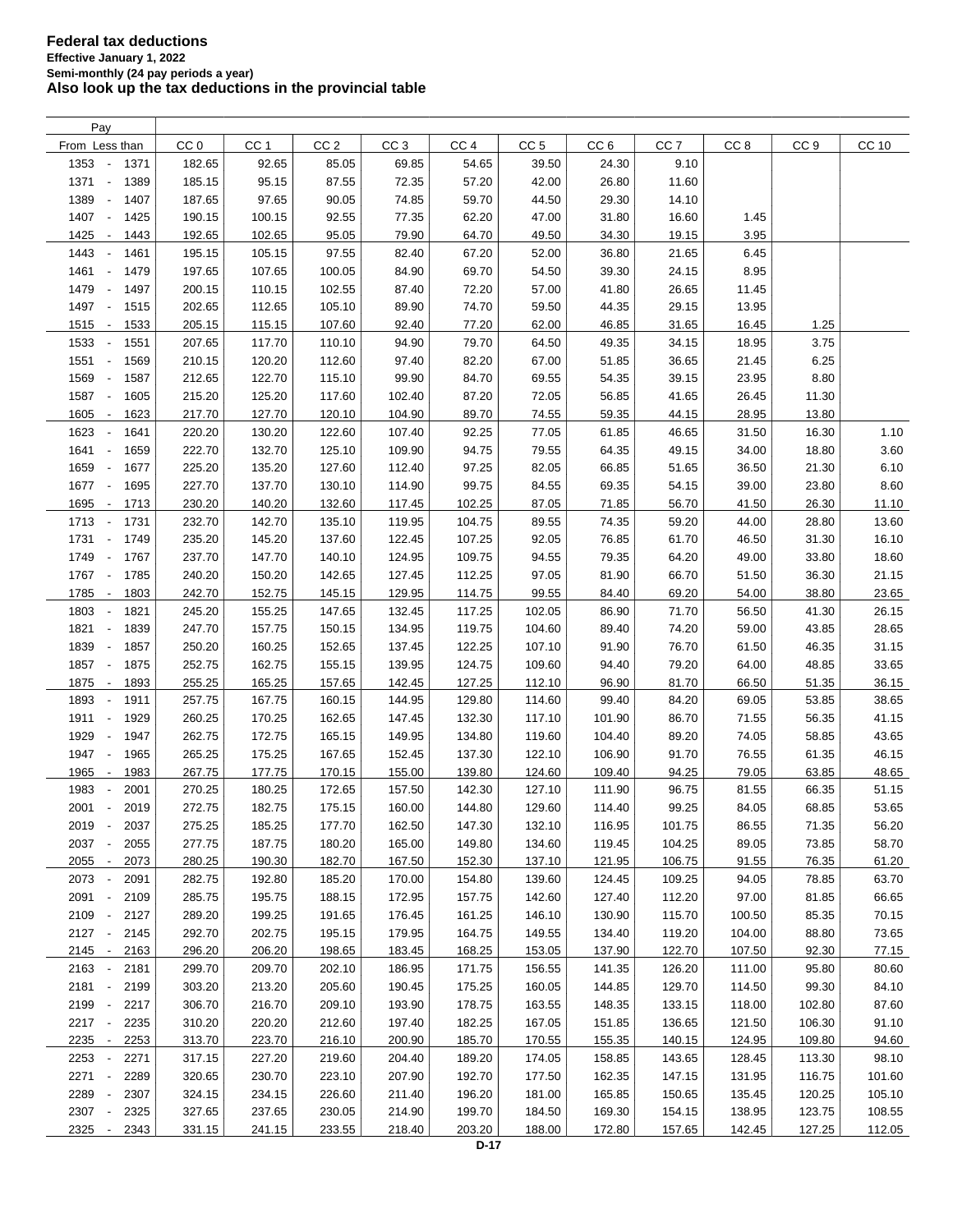| Pay                                      |                  |                 |                 |                 |                 |                 |                 |                 |                 |                 |              |
|------------------------------------------|------------------|-----------------|-----------------|-----------------|-----------------|-----------------|-----------------|-----------------|-----------------|-----------------|--------------|
| From Less than                           | CC <sub>0</sub>  | CC <sub>1</sub> | CC <sub>2</sub> | CC <sub>3</sub> | CC <sub>4</sub> | CC <sub>5</sub> | CC <sub>6</sub> | CC <sub>7</sub> | CC <sub>8</sub> | CC <sub>9</sub> | <b>CC 10</b> |
| 2343<br>2369<br>$\overline{\phantom{a}}$ | 335.40           | 245.45          | 237.85          | 222.65          | 207.45          | 192.25          | 177.10          | 161.90          | 146.70          | 131.50          | 116.35       |
| 2369<br>2395<br>$\overline{\phantom{a}}$ | 340.45           | 250.45          | 242.90          | 227.70          | 212.50          | 197.30          | 182.15          | 166.95          | 151.75          | 136.55          | 121.40       |
| 2395<br>2421                             | 345.50           | 255.50          | 247.90          | 232.75          | 217.55          | 202.35          | 187.15          | 172.00          | 156.80          | 141.60          | 126.40       |
| 2421<br>2447<br>$\overline{\phantom{a}}$ | 350.55           | 260.55          | 252.95          | 237.80          | 222.60          | 207.40          | 192.20          | 177.05          | 161.85          | 146.65          | 131.45       |
| 2447<br>2473<br>$\overline{\phantom{a}}$ | 355.60           | 265.60          | 258.00          | 242.85          | 227.65          | 212.45          | 197.25          | 182.10          | 166.90          | 151.70          | 136.50       |
| 2473<br>2499<br>$\overline{\phantom{a}}$ | 360.65           | 270.65          | 263.05          | 247.90          | 232.70          | 217.50          | 202.30          | 187.15          | 171.95          | 156.75          | 141.55       |
| 2499<br>2525<br>$\overline{\phantom{a}}$ | 365.70           | 275.70          | 268.10          | 252.90          | 237.75          | 222.55          | 207.35          | 192.15          | 177.00          | 161.80          | 146.60       |
| 2525<br>2551<br>$\overline{\phantom{a}}$ | 370.80           | 280.80          | 273.20          | 258.05          | 242.85          | 227.65          | 212.45          | 197.30          | 182.10          | 166.90          | 151.70       |
| 2551<br>2577<br>$\overline{\phantom{a}}$ | 375.90           | 285.90          | 278.30          | 263.15          | 247.95          | 232.75          | 217.55          | 202.40          | 187.20          | 172.00          | 156.80       |
| 2603                                     |                  |                 | 283.45          | 268.25          | 253.05          |                 | 222.70          |                 | 192.30          | 177.10          |              |
| 2577<br>$\overline{\phantom{a}}$         | 381.00<br>386.10 | 291.05          | 288.55          |                 |                 | 237.85          |                 | 207.50          | 197.40          |                 | 161.95       |
| 2603<br>2629                             |                  | 296.15          |                 | 273.35          | 258.15          | 243.00          | 227.80          | 212.60          |                 | 182.25          | 167.05       |
| 2629<br>2655                             | 391.25           | 301.25          | 293.65          | 278.45          | 263.25          | 248.10          | 232.90          | 217.70          | 202.50          | 187.35          | 172.15       |
| 2655<br>2681<br>÷,                       | 396.35           | 306.35          | 298.75          | 283.55          | 268.40          | 253.20          | 238.00          | 222.80          | 207.65          | 192.45          | 177.25       |
| 2681<br>2707<br>$\overline{\phantom{a}}$ | 401.45           | 311.45          | 303.85          | 288.65          | 273.50          | 258.30          | 243.10          | 227.90          | 212.75          | 197.55          | 182.35       |
| 2707<br>2733<br>$\overline{\phantom{a}}$ | 406.70           | 316.70          | 309.10          | 293.90          | 278.75          | 263.55          | 248.35          | 233.15          | 218.00          | 202.80          | 187.60       |
| 2733<br>2759<br>$\overline{\phantom{a}}$ | 412.00           | 322.05          | 314.45          | 299.25          | 284.05          | 268.85          | 253.70          | 238.50          | 223.30          | 208.10          | 192.95       |
| 2759<br>2785<br>$\overline{\phantom{a}}$ | 417.35           | 327.35          | 319.75          | 304.60          | 289.40          | 274.20          | 259.00          | 243.85          | 228.65          | 213.45          | 198.25       |
| 2785<br>2811<br>$\overline{\phantom{a}}$ | 422.70           | 332.70          | 325.10          | 309.90          | 294.70          | 279.55          | 264.35          | 249.15          | 233.95          | 218.80          | 203.60       |
| 2811<br>2837<br>$\overline{\phantom{a}}$ | 428.00           | 338.00          | 330.45          | 315.25          | 300.05          | 284.85          | 269.70          | 254.50          | 239.30          | 224.10          | 208.95       |
| 2837<br>2863<br>$\overline{\phantom{a}}$ | 433.35           | 343.35          | 335.75          | 320.55          | 305.40          | 290.20          | 275.00          | 259.80          | 244.65          | 229.45          | 214.25       |
| 2863<br>2889                             | 438.65           | 348.70          | 341.10          | 325.90          | 310.70          | 295.50          | 280.35          | 265.15          | 249.95          | 234.75          | 219.60       |
| 2889<br>2915<br>$\overline{\phantom{a}}$ | 444.00           | 354.00          | 346.40          | 331.25          | 316.05          | 300.85          | 285.65          | 270.50          | 255.30          | 240.10          | 224.90       |
| 2915<br>2941<br>$\overline{\phantom{a}}$ | 449.35           | 359.35          | 351.75          | 336.55          | 321.35          | 306.20          | 291.00          | 275.80          | 260.60          | 245.45          | 230.25       |
| 2941<br>2967                             | 454.65           | 364.65          | 357.10          | 341.90          | 326.70          | 311.50          | 296.35          | 281.15          | 265.95          | 250.75          | 235.60       |
| 2967<br>2993<br>$\overline{\phantom{a}}$ | 460.00           | 370.00          | 362.40          | 347.20          | 332.05          | 316.85          | 301.65          | 286.45          | 271.30          | 256.10          | 240.90       |
| 2993<br>3019                             | 465.30           | 375.35          | 367.75          | 352.55          | 337.35          | 322.15          | 307.00          | 291.80          | 276.60          | 261.40          | 246.25       |
| 3019<br>3045                             | 470.65           | 380.65          | 373.05          | 357.90          | 342.70          | 327.50          | 312.30          | 297.15          | 281.95          | 266.75          | 251.55       |
| 3045<br>3071<br>$\overline{\phantom{a}}$ | 476.00           | 386.00          | 378.40          | 363.20          | 348.00          | 332.85          | 317.65          | 302.45          | 287.25          | 272.10          | 256.90       |
| 3071<br>3097<br>$\overline{\phantom{a}}$ | 481.30           | 391.30          | 383.75          | 368.55          | 353.35          | 338.15          | 323.00          | 307.80          | 292.60          | 277.40          | 262.25       |
| 3097<br>3123<br>$\overline{\phantom{a}}$ | 486.65           | 396.65          | 389.05          | 373.85          | 358.70          | 343.50          | 328.30          | 313.10          | 297.95          | 282.75          | 267.55       |
| 3123<br>3149<br>$\overline{\phantom{a}}$ | 491.95           | 402.00          | 394.40          | 379.20          | 364.00          | 348.80          | 333.65          | 318.45          | 303.25          | 288.05          | 272.90       |
| 3149<br>3175<br>$\overline{\phantom{a}}$ | 497.30           | 407.30          | 399.70          | 384.55          | 369.35          | 354.15          | 338.95          | 323.80          | 308.60          | 293.40          | 278.20       |
| 3175<br>$\overline{\phantom{a}}$<br>3201 | 502.65           | 412.65          | 405.05          | 389.85          | 374.65          | 359.50          | 344.30          | 329.10          | 313.90          | 298.75          | 283.55       |
| 3201<br>3227<br>$\overline{\phantom{a}}$ | 507.95           | 417.95          | 410.40          | 395.20          | 380.00          | 364.80          | 349.65          | 334.45          | 319.25          | 304.05          | 288.90       |
| 3227<br>3253<br>$\overline{\phantom{a}}$ | 513.30           | 423.30          | 415.70          | 400.50          | 385.35          | 370.15          | 354.95          | 339.75          | 324.60          | 309.40          | 294.20       |
| 3253<br>3279                             | 518.60           | 428.65          | 421.05          | 405.85          | 390.65          | 375.45          | 360.30          | 345.10          | 329.90          | 314.70          | 299.55       |
| 3279<br>3305<br>$\overline{\phantom{a}}$ | 523.95           | 433.95          | 426.35          | 411.20          | 396.00          | 380.80          | 365.60          | 350.45          | 335.25          | 320.05          | 304.85       |
| 3305<br>3331<br>$\overline{\phantom{a}}$ | 529.30           | 439.30          | 431.70          | 416.50          | 401.30          | 386.15          | 370.95          | 355.75          | 340.55          | 325.40          | 310.20       |
| 3331<br>3357                             | 534.60           | 444.60          | 437.05          | 421.85          | 406.65          | 391.45          | 376.30          | 361.10          | 345.90          | 330.70          | 315.55       |
| 3357<br>3383<br>$\overline{\phantom{a}}$ | 539.95           | 449.95          | 442.35          | 427.15          | 412.00          | 396.80          | 381.60          | 366.40          | 351.25          | 336.05          | 320.85       |
| 3383<br>3409                             | 545.25           | 455.30          | 447.70          | 432.50          | 417.30          | 402.10          | 386.95          | 371.75          | 356.55          | 341.35          | 326.20       |
| 3409<br>3435                             | 550.60           | 460.60          | 453.00          | 437.85          | 422.65          | 407.45          | 392.25          | 377.10          | 361.90          | 346.70          | 331.50       |
| 3435<br>3461<br>$\overline{\phantom{a}}$ | 555.95           | 465.95          | 458.35          | 443.15          | 427.95          | 412.80          | 397.60          | 382.40          | 367.20          | 352.05          | 336.85       |
| 3461<br>3487<br>$\overline{\phantom{a}}$ | 561.25           | 471.25          | 463.70          | 448.50          | 433.30          | 418.10          | 402.95          | 387.75          | 372.55          | 357.35          | 342.20       |
| 3487 -<br>3513                           | 566.60           | 476.60          | 469.00          | 453.80          | 438.65          | 423.45          | 408.25          | 393.05          | 377.90          | 362.70          | 347.50       |
| 3513<br>3539                             | 571.90           | 481.95          | 474.35          | 459.15          | 443.95          | 428.75          | 413.60          | 398.40          | 383.20          | 368.00          | 352.85       |
| 3539<br>3565                             | 577.25           | 487.25          | 479.65          | 464.50          | 449.30          | 434.10          | 418.90          | 403.75          | 388.55          | 373.35          | 358.15       |
|                                          |                  |                 |                 |                 |                 |                 |                 |                 |                 |                 |              |
| 3565 -<br>3591                           | 582.60           | 492.60          | 485.00          | 469.80          | 454.60          | 439.45          | 424.25          | 409.05          | 393.85          | 378.70          | 363.50       |
| 3591<br>3617<br>$\overline{\phantom{a}}$ | 587.90           | 497.90          | 490.35          | 475.15          | 459.95          | 444.75          | 429.60          | 414.40          | 399.20          | 384.00          | 368.85       |
| 3617 -<br>3643                           | 593.25           | 503.25          | 495.65          | 480.45          | 465.30          | 450.10          | 434.90          | 419.70          | 404.55          | 389.35          | 374.15       |
| 3643<br>3669                             | 598.55           | 508.60          | 501.00          | 485.80          | 470.60          | 455.40          | 440.25          | 425.05          | 409.85          | 394.65          | 379.50       |
| 3669<br>3695                             | 603.90           | 513.90          | 506.30          | 491.15          | 475.95          | 460.75          | 445.55          | 430.40          | 415.20          | 400.00          | 384.80       |
| 3695 -<br>3721                           | 609.25           | 519.25          | 511.65          | 496.45          | 481.25          | 466.10          | 450.90          | 435.70          | 420.50          | 405.35          | 390.15       |
| 3721 -<br>3747                           | 614.55           | 524.55          | 517.00          | 501.80          | 486.60          | 471.40          | 456.25          | 441.05          | 425.85          | 410.65          | 395.50       |
| 3747 -<br>3773                           | 619.90           | 529.90          | 522.30          | 507.10          | 491.95          | 476.75          | 461.55          | 446.35          | 431.20          | 416.00          | 400.80       |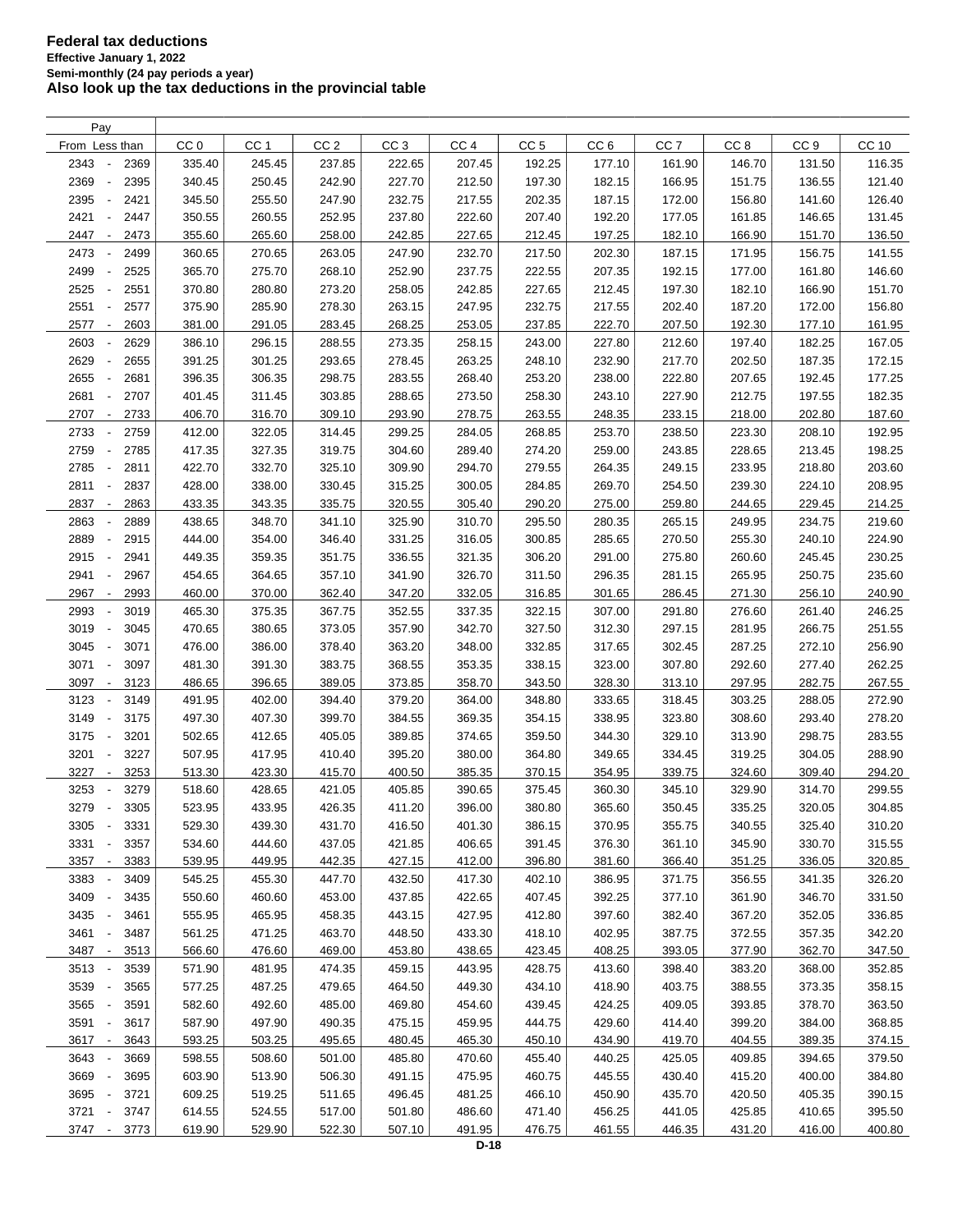| Pay                                              |                  |                  |                 |                  |                 |                  |                 |                 |                  |                  |              |
|--------------------------------------------------|------------------|------------------|-----------------|------------------|-----------------|------------------|-----------------|-----------------|------------------|------------------|--------------|
| From Less than                                   | CC <sub>0</sub>  | CC <sub>1</sub>  | CC <sub>2</sub> | CC <sub>3</sub>  | CC <sub>4</sub> | CC <sub>5</sub>  | CC <sub>6</sub> | CC <sub>7</sub> | CC <sub>8</sub>  | CC <sub>9</sub>  | <b>CC 10</b> |
| 3773<br>3807<br>$\overline{\phantom{a}}$         | 626.05           | 536.05           | 528.45          | 513.25           | 498.10          | 482.90           | 467.70          | 452.50          | 437.35           | 422.15           | 406.95       |
| 3807<br>3841<br>$\sim$                           | 633.00           | 543.00           | 535.45          | 520.25           | 505.05          | 489.85           | 474.70          | 459.50          | 444.30           | 429.10           | 413.95       |
| 3841<br>3875                                     | 640.00           | 550.00           | 542.40          | 527.20           | 512.00          | 496.85           | 481.65          | 466.45          | 451.25           | 436.10           | 420.90       |
| 3875<br>3909<br>$\overline{\phantom{a}}$         | 646.95           | 556.95           | 549.35          | 534.20           | 519.00          | 503.80           | 488.60          | 473.45          | 458.25           | 443.05           | 427.85       |
| 3909<br>3943<br>$\overline{\phantom{a}}$         | 653.90           | 563.95           | 556.35          | 541.15           | 525.95          | 510.75           | 495.60          | 480.40          | 465.20           | 450.00           | 434.85       |
| 3943<br>$\overline{\phantom{a}}$<br>3977         | 660.90           | 570.90           | 563.30          | 548.10           | 532.95          | 517.75           | 502.55          | 487.35          | 472.20           | 457.00           | 441.80       |
| 3977<br>$\overline{\phantom{a}}$<br>4011         | 667.85           | 577.85           | 570.30          | 555.10           | 539.90          | 524.70           | 509.55          | 494.35          | 479.15           | 463.95           | 448.80       |
| 4011<br>4045<br>$\overline{\phantom{a}}$         | 674.85           | 584.85           | 577.25          | 562.05           | 546.85          | 531.70           | 516.50          | 501.30          | 486.10           | 470.95           | 455.75       |
| 4045<br>4079<br>$\overline{\phantom{a}}$         | 681.80           | 591.80           | 584.20          | 569.05           | 553.85          | 538.65           | 523.45          | 508.30          | 493.10           | 477.90           | 462.70       |
| 4079<br>$\overline{\phantom{a}}$                 |                  | 598.80           |                 | 576.00           | 560.80          | 545.60           | 530.45          |                 | 500.05           | 484.85           |              |
| 4113                                             | 688.75           |                  | 591.20          |                  |                 |                  |                 | 515.25          |                  |                  | 469.70       |
| 4113<br>4147<br>$\overline{\phantom{a}}$<br>4147 | 695.75<br>702.70 | 605.75<br>612.70 | 598.15          | 582.95<br>589.95 | 567.80          | 552.60<br>559.55 | 537.40          | 522.20          | 507.05<br>514.00 | 491.85<br>498.80 | 476.65       |
| 4181<br>$\overline{\phantom{a}}$                 |                  |                  | 605.15          |                  | 574.75          |                  | 544.40          | 529.20          |                  |                  | 483.65       |
| 4181<br>4215<br>$\overline{\phantom{a}}$         | 710.50           | 620.55           | 612.95          | 597.75           | 582.55          | 567.40           | 552.20          | 537.00          | 521.80           | 506.65           | 491.45       |
| 4215<br>4249<br>$\overline{\phantom{a}}$         | 719.35           | 629.40           | 621.80          | 606.60           | 591.40          | 576.20           | 561.05          | 545.85          | 530.65           | 515.45           | 500.30       |
| 4249<br>4283<br>$\overline{\phantom{a}}$         | 728.20           | 638.20           | 630.60          | 615.45           | 600.25          | 585.05           | 569.85          | 554.70          | 539.50           | 524.30           | 509.10       |
| 4283<br>4317<br>$\overline{\phantom{a}}$         | 737.05           | 647.05           | 639.45          | 624.30           | 609.10          | 593.90           | 578.70          | 563.55          | 548.35           | 533.15           | 517.95       |
| 4317<br>4351<br>$\blacksquare$                   | 745.90           | 655.90           | 648.30          | 633.10           | 617.95          | 602.75           | 587.55          | 572.35          | 557.20           | 542.00           | 526.80       |
| 4351<br>4385<br>$\blacksquare$                   | 754.70           | 664.75           | 657.15          | 641.95           | 626.75          | 611.60           | 596.40          | 581.20          | 566.00           | 550.85           | 535.65       |
| 4385<br>4419<br>$\blacksquare$                   | 763.55           | 673.60           | 666.00          | 650.80           | 635.60          | 620.40           | 605.25          | 590.05          | 574.85           | 559.65           | 544.50       |
| 4419<br>$\overline{\phantom{a}}$<br>4453         | 772.40           | 682.40           | 674.80          | 659.65           | 644.45          | 629.25           | 614.05          | 598.90          | 583.70           | 568.50           | 553.30       |
| 4453<br>4487<br>$\overline{\phantom{a}}$         | 781.25           | 691.25           | 683.65          | 668.50           | 653.30          | 638.10           | 622.90          | 607.75          | 592.55           | 577.35           | 562.15       |
| 4487<br>4521<br>$\overline{\phantom{a}}$         | 790.10           | 700.10           | 692.50          | 677.30           | 662.15          | 646.95           | 631.75          | 616.55          | 601.40           | 586.20           | 571.00       |
| 4521<br>4555<br>$\overline{\phantom{a}}$         | 798.90           | 708.95           | 701.35          | 686.15           | 670.95          | 655.80           | 640.60          | 625.40          | 610.20           | 595.05           | 579.85       |
| 4555<br>4589                                     | 807.75           | 717.80           | 710.20          | 695.00           | 679.80          | 664.60           | 649.45          | 634.25          | 619.05           | 603.85           | 588.70       |
| 4589<br>4623<br>$\overline{\phantom{a}}$         | 816.60           | 726.60           | 719.00          | 703.85           | 688.65          | 673.45           | 658.25          | 643.10          | 627.90           | 612.70           | 597.50       |
| 4623<br>4657<br><b>.</b>                         | 825.45           | 735.45           | 727.85          | 712.70           | 697.50          | 682.30           | 667.10          | 651.95          | 636.75           | 621.55           | 606.35       |
| 4657<br>4691                                     | 834.30           | 744.30           | 736.70          | 721.50           | 706.35          | 691.15           | 675.95          | 660.75          | 645.60           | 630.40           | 615.20       |
| 4691<br>4725<br>÷,                               | 843.10           | 753.15           | 745.55          | 730.35           | 715.15          | 700.00           | 684.80          | 669.60          | 654.40           | 639.25           | 624.05       |
| 4725<br>4759<br>$\overline{\phantom{a}}$         | 851.95           | 762.00           | 754.40          | 739.20           | 724.00          | 708.80           | 693.65          | 678.45          | 663.25           | 648.05           | 632.90       |
| 4759<br>4793<br>$\overline{\phantom{a}}$         | 860.80           | 770.80           | 763.20          | 748.05           | 732.85          | 717.65           | 702.45          | 687.30          | 672.10           | 656.90           | 641.70       |
| 4793<br>4827<br>$\overline{\phantom{a}}$         | 869.65           | 779.65           | 772.05          | 756.90           | 741.70          | 726.50           | 711.30          | 696.15          | 680.95           | 665.75           | 650.55       |
| 4827<br>4861<br>$\overline{\phantom{a}}$         | 878.50           | 788.50           | 780.90          | 765.70           | 750.55          | 735.35           | 720.15          | 704.95          | 689.80           | 674.60           | 659.40       |
| 4861<br>4895<br>$\overline{\phantom{a}}$         | 887.30           | 797.35           | 789.75          | 774.55           | 759.35          | 744.20           | 729.00          | 713.80          | 698.60           | 683.45           | 668.25       |
| 4895<br>4929<br>$\overline{\phantom{a}}$         | 896.15           | 806.20           | 798.60          | 783.40           | 768.20          | 753.00           | 737.85          | 722.65          | 707.45           | 692.25           | 677.10       |
| 4929<br>4963<br>$\overline{\phantom{a}}$         | 905.00           | 815.00           | 807.40          | 792.25           | 777.05          | 761.85           | 746.65          | 731.50          | 716.30           | 701.10           | 685.90       |
| 4963<br>4997                                     | 913.85           | 823.85           | 816.25          | 801.10           | 785.90          | 770.70           | 755.50          | 740.35          | 725.15           | 709.95           | 694.75       |
| 4997 -<br>5031                                   | 922.70           | 832.70           | 825.10          | 809.90           | 794.75          | 779.55           | 764.35          | 749.15          | 734.00           | 718.80           | 703.60       |
| 5031<br>$\overline{\phantom{a}}$<br>5065         | 931.50           | 841.55           | 833.95          | 818.75           | 803.55          | 788.40           | 773.20          | 758.00          | 742.80           | 727.65           | 712.45       |
| 5065<br>5099                                     | 940.35           | 850.40           | 842.80          | 827.60           | 812.40          | 797.20           | 782.05          | 766.85          | 751.65           | 736.45           | 721.30       |
| 5099<br>5133<br>$\overline{\phantom{a}}$         | 949.20           | 859.20           | 851.60          | 836.45           | 821.25          | 806.05           | 790.85          | 775.70          | 760.50           | 745.30           | 730.10       |
| 5133<br>5167<br>$\sim$                           | 958.05           | 868.05           | 860.45          | 845.30           | 830.10          | 814.90           | 799.70          | 784.55          | 769.35           | 754.15           | 738.95       |
| 5167 -<br>5201                                   | 966.90           | 876.90           | 869.30          | 854.10           | 838.95          | 823.75           | 808.55          | 793.35          | 778.20           | 763.00           | 747.80       |
| 5201<br>5235<br>$\overline{\phantom{a}}$         | 975.70           | 885.75           | 878.15          | 862.95           | 847.75          | 832.60           | 817.40          | 802.20          | 787.00           | 771.85           | 756.65       |
| 5235<br>5269<br>$\overline{\phantom{a}}$         | 984.55           | 894.60           | 887.00          | 871.80           | 856.60          | 841.40           | 826.25          | 811.05          | 795.85           | 780.65           | 765.50       |
| 5269<br>5303<br>$\sim$                           | 993.40           | 903.40           | 895.80          | 880.65           | 865.45          | 850.25           | 835.05          | 819.90          | 804.70           | 789.50           | 774.30       |
| 5303<br>5337                                     | 1002.25          | 912.25           | 904.65          | 889.50           | 874.30          | 859.10           | 843.90          | 828.75          | 813.55           | 798.35           | 783.15       |
| 5337<br>5371<br>$\overline{\phantom{a}}$         | 1011.10          | 921.10           | 913.50          | 898.30           | 883.15          | 867.95           | 852.75          | 837.55          | 822.40           | 807.20           | 792.00       |
| 5371<br>5405<br>$\overline{\phantom{a}}$         | 1019.90          | 929.95           | 922.35          | 907.15           | 891.95          | 876.80           | 861.60          | 846.40          | 831.20           | 816.05           | 800.85       |
|                                                  |                  |                  |                 |                  |                 |                  |                 |                 |                  |                  |              |
| 5405<br>5439<br>$\overline{\phantom{a}}$         | 1028.75          | 938.80           | 931.20          | 916.00           | 900.80          | 885.60           | 870.45          | 855.25          | 840.05           | 824.85           | 809.70       |
| 5439 -<br>5473                                   | 1037.60          | 947.60           | 940.00          | 924.85           | 909.65          | 894.45           | 879.25          | 864.10          | 848.90           | 833.70           | 818.50       |
| 5473<br>5507                                     | 1046.45          | 956.45           | 948.85          | 933.70           | 918.50          | 903.30           | 888.10          | 872.95          | 857.75           | 842.55           | 827.35       |
| 5507<br>5541<br>$\overline{\phantom{a}}$         | 1055.30          | 965.30           | 957.70          | 942.50           | 927.35          | 912.15           | 896.95          | 881.75          | 866.60           | 851.40           | 836.20       |
| 5541<br>5575<br>$\overline{\phantom{a}}$         | 1064.10          | 974.15           | 966.55          | 951.35           | 936.15          | 921.00           | 905.80          | 890.60          | 875.40           | 860.25           | 845.05       |
| 5575<br>5609<br>$\blacksquare$                   | 1072.95          | 983.00           | 975.40          | 960.20           | 945.00          | 929.80           | 914.65          | 899.45          | 884.25           | 869.05           | 853.90       |
| 5609<br>5643<br>$\overline{\phantom{a}}$         | 1081.80          | 991.80           | 984.20          | 969.05           | 953.85          | 938.65           | 923.45          | 908.30          | 893.10           | 877.90           | 862.70       |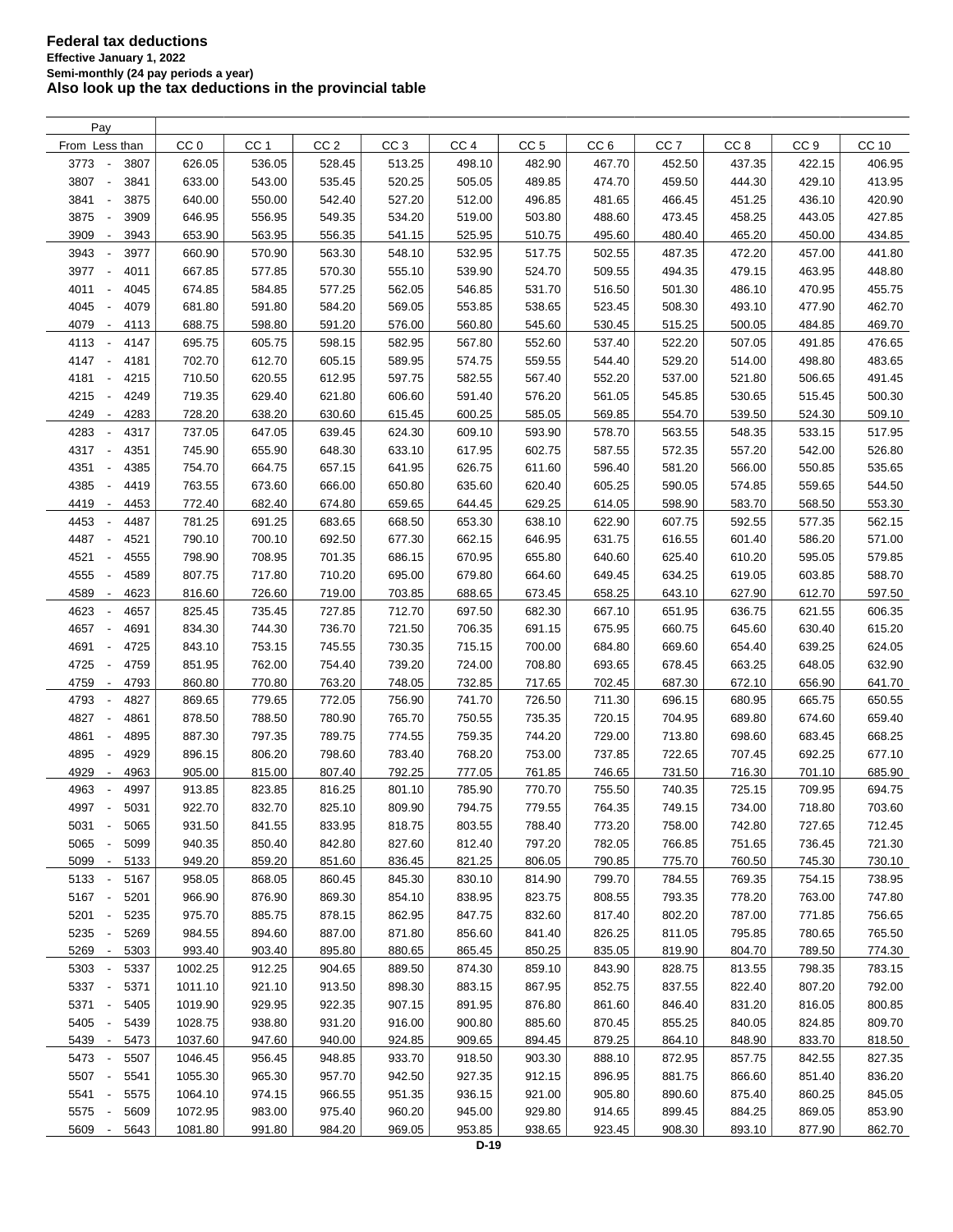| Pay                                              |                 |                 |                 |                 |                 |                 |                    |                 |                  |                  |                  |
|--------------------------------------------------|-----------------|-----------------|-----------------|-----------------|-----------------|-----------------|--------------------|-----------------|------------------|------------------|------------------|
| From Less than                                   | CC <sub>0</sub> | CC <sub>1</sub> | CC <sub>2</sub> | CC <sub>3</sub> | CC <sub>4</sub> | CC <sub>5</sub> | CC <sub>6</sub>    | CC <sub>7</sub> | CC <sub>8</sub>  | CC <sub>9</sub>  | CC 10            |
| 5643<br>5687<br>$\overline{\phantom{a}}$         | 1091.95         | 1001.95         | 994.35          | 979.20          | 964.00          | 948.80          | 933.60             | 918.45          | 903.25           | 888.05           | 872.85           |
| 5687<br>5731<br>$\sim$                           | 1103.40         | 1013.40         | 1005.80         | 990.60          | 975.45          | 960.25          | 945.05             | 929.85          | 914.70           | 899.50           | 884.30           |
| 5731<br>5775<br>$\overline{\phantom{a}}$         | 1114.80         | 1024.85         | 1017.25         | 1002.05         | 986.85          | 971.70          | 956.50             | 941.30          | 926.10           | 910.95           | 895.75           |
| 5775<br>5819<br>$\overline{\phantom{a}}$         | 1126.25         | 1036.30         | 1028.70         | 1013.50         | 998.30          | 983.10          | 967.95             | 952.75          | 937.55           | 922.35           | 907.20           |
| 5819<br>5863<br>$\overline{\phantom{a}}$         | 1137.70         | 1047.70         | 1040.10         | 1024.95         | 1009.75         | 994.55          | 979.35             | 964.20          | 949.00           | 933.80           | 918.60           |
| 5863<br>5907<br>$\blacksquare$                   | 1149.15         | 1059.15         | 1051.55         | 1036.40         | 1021.20         | 1006.00         | 990.80             | 975.65          | 960.45           | 945.25           | 930.05           |
| 5907<br>5951<br>$\overline{\phantom{a}}$         | 1160.60         | 1070.60         | 1063.00         | 1047.80         | 1032.65         | 1017.45         | 1002.25            | 987.05          | 971.90           | 956.70           | 941.50           |
| 5951<br>$\overline{\phantom{a}}$                 | 1172.00         | 1082.05         | 1074.45         | 1059.25         | 1044.05         | 1028.90         |                    | 998.50          |                  |                  |                  |
| 5995<br>5995<br>6039<br>$\overline{\phantom{a}}$ | 1183.45         | 1093.50         | 1085.90         | 1070.70         | 1055.50         | 1040.30         | 1013.70<br>1025.15 | 1009.95         | 983.30<br>994.75 | 968.15<br>979.55 | 952.95<br>964.40 |
|                                                  |                 |                 |                 |                 |                 |                 |                    |                 |                  |                  |                  |
| 6039<br>6083<br>$\overline{\phantom{a}}$         | 1194.90         | 1104.90         | 1097.30         | 1082.15         | 1066.95         | 1051.75         | 1036.55            | 1021.40         | 1006.20          | 991.00           | 975.80           |
| 6083<br>6127<br>$\overline{\phantom{a}}$         | 1206.35         | 1116.35         | 1108.75         | 1093.60         | 1078.40         | 1063.20         | 1048.00            | 1032.85         | 1017.65          | 1002.45          | 987.25           |
| 6127<br>6171<br>$\overline{\phantom{a}}$         | 1217.80         | 1127.80         | 1120.20         | 1105.00         | 1089.85         | 1074.65         | 1059.45            | 1044.25         | 1029.10          | 1013.90          | 998.70           |
| 6171<br>6215<br>$\overline{\phantom{a}}$         | 1229.20         | 1139.25         | 1131.65         | 1116.45         | 1101.25         | 1086.10         | 1070.90            | 1055.70         | 1040.50          | 1025.35          | 1010.15          |
| 6215<br>6259<br>$\overline{\phantom{a}}$         | 1240.65         | 1150.70         | 1143.10         | 1127.90         | 1112.70         | 1097.50         | 1082.35            | 1067.15         | 1051.95          | 1036.75          | 1021.60          |
| 6259<br>6303<br>$\overline{\phantom{a}}$         | 1252.10         | 1162.10         | 1154.50         | 1139.35         | 1124.15         | 1108.95         | 1093.75            | 1078.60         | 1063.40          | 1048.20          | 1033.00          |
| 6303<br>6347<br>$\overline{\phantom{a}}$         | 1263.55         | 1173.55         | 1165.95         | 1150.80         | 1135.60         | 1120.40         | 1105.20            | 1090.05         | 1074.85          | 1059.65          | 1044.45          |
| 6347<br>6391<br>$\overline{\phantom{a}}$         | 1275.00         | 1185.00         | 1177.40         | 1162.20         | 1147.05         | 1131.85         | 1116.65            | 1101.45         | 1086.30          | 1071.10          | 1055.90          |
| 6391<br>6435<br>$\overline{\phantom{a}}$         | 1286.40         | 1196.45         | 1188.85         | 1173.65         | 1158.45         | 1143.30         | 1128.10            | 1112.90         | 1097.70          | 1082.55          | 1067.35          |
| 6435<br>6479<br>$\blacksquare$                   | 1297.85         | 1207.90         | 1200.30         | 1185.10         | 1169.90         | 1154.70         | 1139.55            | 1124.35         | 1109.15          | 1093.95          | 1078.80          |
| 6479<br>6523<br>$\overline{\phantom{a}}$         | 1309.80         | 1219.85         | 1212.30         | 1197.10         | 1181.90         | 1166.70         | 1151.55            | 1136.35         | 1121.15          | 1105.95          | 1090.80          |
| 6523<br>6567<br>÷,                               | 1322.55         | 1232.80         | 1225.20         | 1210.00         | 1194.85         | 1179.65         | 1164.45            | 1149.25         | 1134.10          | 1118.90          | 1103.70          |
| 6567<br>6611<br>$\overline{\phantom{a}}$         | 1335.30         | 1245.70         | 1238.15         | 1222.95         | 1207.75         | 1192.55         | 1177.40            | 1162.20         | 1147.00          | 1131.80          | 1116.65          |
| 6611<br>6655<br>$\overline{\phantom{a}}$         | 1348.05         | 1258.65         | 1251.05         | 1235.85         | 1220.70         | 1205.50         | 1190.30            | 1175.10         | 1159.95          | 1144.75          | 1129.55          |
| 6655<br>6699<br>$\overline{\phantom{a}}$         | 1360.85         | 1271.60         | 1264.00         | 1248.80         | 1233.60         | 1218.40         | 1203.25            | 1188.05         | 1172.85          | 1157.65          | 1142.50          |
| 6699<br>6743<br>$\overline{\phantom{a}}$         | 1373.60         | 1284.50         | 1276.90         | 1261.75         | 1246.55         | 1231.35         | 1216.15            | 1201.00         | 1185.80          | 1170.60          | 1155.40          |
| 6743<br>6787                                     | 1386.35         | 1297.45         | 1289.85         | 1274.65         | 1259.45         | 1244.30         | 1229.10            | 1213.90         | 1198.70          | 1183.55          | 1168.35          |
| 6787<br>6831<br>$\overline{\phantom{a}}$         | 1399.10         | 1310.35         | 1302.75         | 1287.60         | 1272.40         | 1257.20         | 1242.00            | 1226.85         | 1211.65          | 1196.45          | 1181.25          |
| 6831<br>6875<br>$\overline{\phantom{a}}$         | 1411.85         | 1323.30         | 1315.70         | 1300.50         | 1285.30         | 1270.15         | 1254.95            | 1239.75         | 1224.55          | 1209.40          | 1194.20          |
| 6875<br>6919<br>$\overline{\phantom{a}}$         | 1424.65         | 1336.20         | 1328.60         | 1313.45         | 1298.25         | 1283.05         | 1267.85            | 1252.70         | 1237.50          | 1222.30          | 1207.10          |
| 6919<br>6963<br>$\overline{\phantom{a}}$         | 1437.40         | 1349.15         | 1341.55         | 1326.35         | 1311.20         | 1296.00         | 1280.80            | 1265.60         | 1250.45          | 1235.25          | 1220.05          |
| 6963<br>7007<br>$\overline{\phantom{a}}$         | 1450.15         | 1362.05         | 1354.50         | 1339.30         | 1324.10         | 1308.90         | 1293.75            | 1278.55         | 1263.35          | 1248.15          | 1233.00          |
| 7007<br>7051<br>$\overline{\phantom{a}}$         | 1462.90         | 1375.00         | 1367.40         | 1352.20         | 1337.05         | 1321.85         | 1306.65            | 1291.45         | 1276.30          | 1261.10          | 1245.90          |
| 7051<br>7095<br>$\overline{\phantom{a}}$         | 1475.65         | 1387.95         | 1380.35         | 1365.15         | 1349.95         | 1334.75         | 1319.60            | 1304.40         | 1289.20          | 1274.00          | 1258.85          |
| 7095<br>7139<br>$\overline{\phantom{a}}$         | 1488.45         | 1400.85         | 1393.25         | 1378.10         | 1362.90         | 1347.70         | 1332.50            | 1317.35         | 1302.15          | 1286.95          | 1271.75          |
| 7139<br>7183<br>$\overline{\phantom{a}}$         | 1501.20         | 1413.80         | 1406.20         | 1391.00         | 1375.80         | 1360.65         | 1345.45            | 1330.25         | 1315.05          | 1299.90          | 1284.70          |
| 7183<br>7227<br>$\overline{\phantom{a}}$         | 1513.95         | 1426.70         | 1419.10         | 1403.95         | 1388.75         | 1373.55         | 1358.35            | 1343.20         | 1328.00          | 1312.80          | 1297.60          |
| 7227 -<br>7271                                   | 1526.70         | 1439.65         | 1432.05         | 1416.85         | 1401.65         | 1386.50         | 1371.30            | 1356.10         | 1340.90          | 1325.75          | 1310.55          |
| 7271<br>$\sim$<br>7315                           | 1539.45         | 1452.55         | 1444.95         | 1429.80         | 1414.60         | 1399.40         | 1384.20            | 1369.05         | 1353.85          | 1338.65          | 1323.45          |
| 7315 -<br>7359                                   | 1552.25         | 1465.50         | 1457.90         | 1442.70         | 1427.55         | 1412.35         | 1397.15            | 1381.95         | 1366.80          | 1351.60          | 1336.40          |
| 7359<br>7403<br>$\overline{\phantom{a}}$         | 1565.00         | 1478.40         | 1470.85         | 1455.65         | 1440.45         | 1425.25         | 1410.10            | 1394.90         | 1379.70          | 1364.50          | 1349.35          |
| 7447<br>7403<br>$\sim$                           | 1577.75         | 1491.35         | 1483.75         | 1468.55         | 1453.40         | 1438.20         | 1423.00            | 1407.80         | 1392.65          | 1377.45          | 1362.25          |
| 7447 -<br>7491                                   | 1590.50         | 1504.30         | 1496.70         | 1481.50         | 1466.30         | 1451.10         | 1435.95            | 1420.75         | 1405.55          | 1390.35          | 1375.20          |
| 7491 -<br>7535                                   | 1603.25         | 1517.20         | 1509.60         | 1494.40         | 1479.25         | 1464.05         | 1448.85            | 1433.65         | 1418.50          | 1403.30          | 1388.10          |
| 7535 -<br>7579                                   | 1616.05         | 1530.15         | 1522.55         | 1507.35         | 1492.15         | 1477.00         | 1461.80            | 1446.60         | 1431.40          | 1416.25          | 1401.05          |
| 7579 -<br>7623                                   | 1628.80         | 1543.05         | 1535.45         | 1520.30         | 1505.10         | 1489.90         | 1474.70            | 1459.55         | 1444.35          | 1429.15          | 1413.95          |
| 7623 -<br>7667                                   | 1641.55         | 1556.00         | 1548.40         | 1533.20         | 1518.00         | 1502.85         | 1487.65            | 1472.45         | 1457.25          | 1442.10          | 1426.90          |
|                                                  |                 |                 |                 |                 |                 |                 |                    |                 |                  | 1455.00          |                  |
| 7667 -<br>7711                                   | 1654.30         | 1568.90         | 1561.30         | 1546.15         | 1530.95         | 1515.75         | 1500.55            | 1485.40         | 1470.20          |                  | 1439.80          |
| 7711 -<br>7755                                   | 1667.05         | 1581.85         | 1574.25         | 1559.05         | 1543.90         | 1528.70         | 1513.50            | 1498.30         | 1483.15          | 1467.95          | 1452.75          |
| 7755 -<br>7799                                   | 1679.85         | 1594.75         | 1587.20         | 1572.00         | 1556.80         | 1541.60         | 1526.45            | 1511.25         | 1496.05          | 1480.85          | 1465.70          |
| 7799 -<br>7843                                   | 1692.60         | 1607.70         | 1600.10         | 1584.90         | 1569.75         | 1554.55         | 1539.35            | 1524.15         | 1509.00          | 1493.80          | 1478.60          |
| 7843<br>7887<br>$\overline{\phantom{a}}$         | 1705.35         | 1620.65         | 1613.05         | 1597.85         | 1582.65         | 1567.45         | 1552.30            | 1537.10         | 1521.90          | 1506.70          | 1491.55          |
| 7887 -<br>7931                                   | 1718.10         | 1633.55         | 1625.95         | 1610.75         | 1595.60         | 1580.40         | 1565.20            | 1550.00         | 1534.85          | 1519.65          | 1504.45          |
| 7931<br>7975<br>$\overline{\phantom{a}}$         | 1730.85         | 1646.50         | 1638.90         | 1623.70         | 1608.50         | 1593.35         | 1578.15            | 1562.95         | 1547.75          | 1532.60          | 1517.40          |
| 7975<br>$\Box$<br>8019                           | 1743.65         | 1659.40         | 1651.80         | 1636.65         | 1621.45         | 1606.25         | 1591.05            | 1575.90         | 1560.70          | 1545.50          | 1530.30          |
| 8019 -<br>8063                                   | 1756.40         | 1672.35         | 1664.75         | 1649.55         | 1634.35         | 1619.20         | 1604.00            | 1588.80         | 1573.60          | 1558.45          | 1543.25          |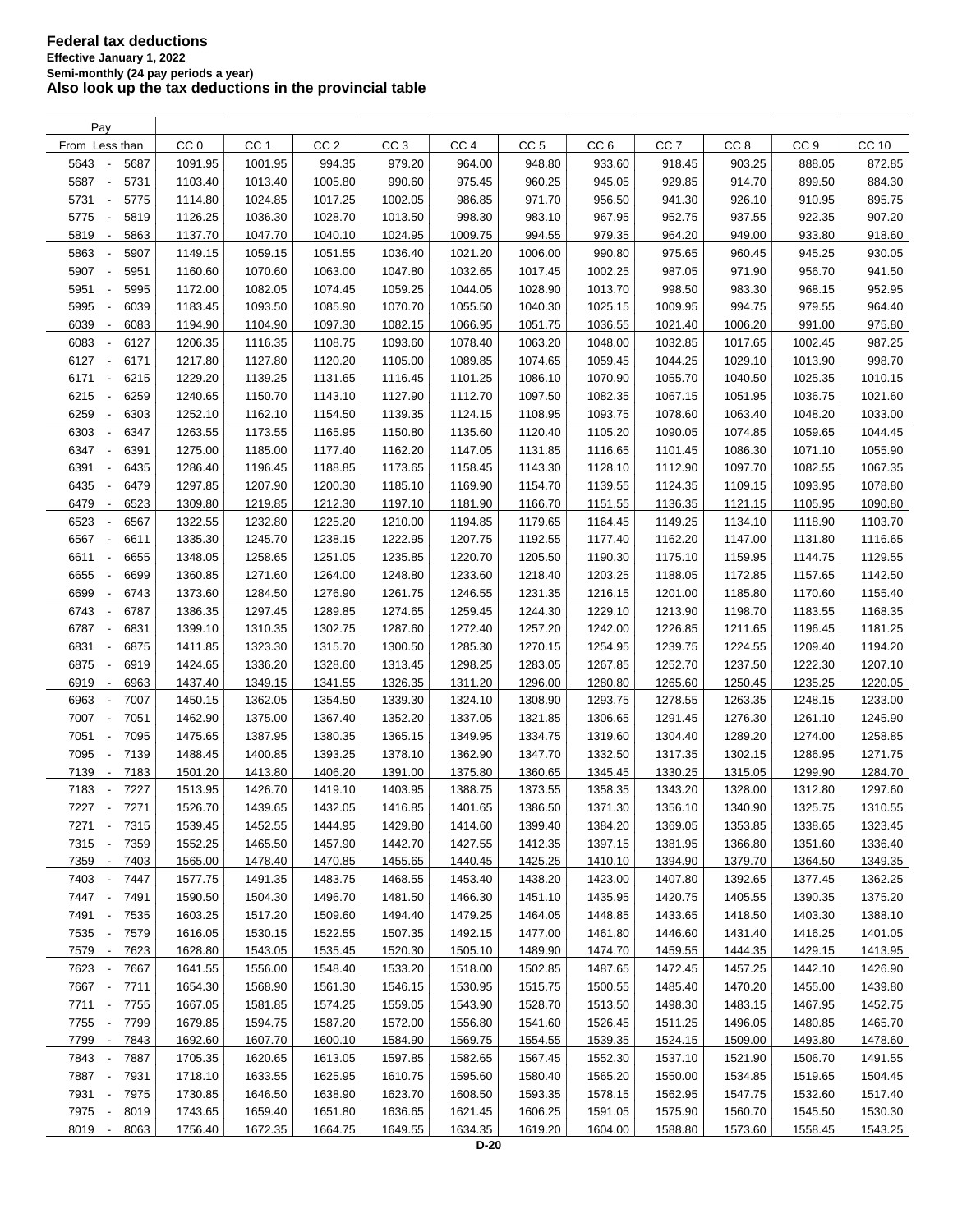| Pay                                                                  |                 |                 |                 |                 |                 |                 |                 |                 |                 |                 |         |
|----------------------------------------------------------------------|-----------------|-----------------|-----------------|-----------------|-----------------|-----------------|-----------------|-----------------|-----------------|-----------------|---------|
| From Less than                                                       | CC <sub>0</sub> | CC <sub>1</sub> | CC <sub>2</sub> | CC <sub>3</sub> | CC <sub>4</sub> | CC <sub>5</sub> | CC <sub>6</sub> | CC <sub>7</sub> | CC <sub>8</sub> | CC <sub>9</sub> | CC 10   |
| 8063<br>8117<br>$\overline{\phantom{a}}$                             | 1770.60         | 1686.75         | 1679.15         | 1663.95         | 1648.75         | 1633.60         | 1618.40         | 1603.20         | 1588.00         | 1572.85         | 1557.65 |
| 8117 -<br>8171                                                       | 1786.25         | 1702.60         | 1695.00         | 1679.80         | 1664.65         | 1649.45         | 1634.25         | 1619.05         | 1603.90         | 1588.70         | 1573.50 |
| 8171<br>8225<br>$\overline{\phantom{a}}$                             | 1801.90         | 1718.45         | 1710.85         | 1695.70         | 1680.50         | 1665.30         | 1650.10         | 1634.95         | 1619.75         | 1604.55         | 1589.35 |
| 8225<br>8279<br>÷,                                                   | 1817.60         | 1734.35         | 1726.75         | 1711.55         | 1696.35         | 1681.20         | 1666.00         | 1650.80         | 1635.60         | 1620.45         | 1605.25 |
| 8279<br>8333<br>$\overline{\phantom{a}}$                             | 1833.25         | 1750.20         | 1742.60         | 1727.40         | 1712.25         | 1697.05         | 1681.85         | 1666.65         | 1651.50         | 1636.30         | 1621.10 |
| 8333<br>$\overline{\phantom{a}}$<br>8387                             | 1848.90         | 1766.05         | 1758.45         | 1743.30         | 1728.10         | 1712.90         | 1697.70         | 1682.55         | 1667.35         | 1652.15         | 1636.95 |
| 8387<br>$\overline{\phantom{a}}$<br>8441                             | 1864.55         | 1781.95         | 1774.35         | 1759.15         | 1743.95         | 1728.75         | 1713.60         | 1698.40         | 1683.20         | 1668.00         | 1652.85 |
| 8441<br>8495<br>$\overline{\phantom{a}}$                             | 1880.20         | 1797.80         | 1790.20         | 1775.00         | 1759.85         | 1744.65         | 1729.45         | 1714.25         | 1699.10         | 1683.90         | 1668.70 |
| 8495<br>8549<br>$\overline{\phantom{a}}$                             | 1895.90         | 1813.65         | 1806.05         | 1790.90         | 1775.70         | 1760.50         | 1745.30         | 1730.15         | 1714.95         | 1699.75         | 1684.55 |
| 8549<br>8603<br>$\overline{\phantom{a}}$                             | 1911.55         | 1829.55         | 1821.95         | 1806.75         | 1791.55         | 1776.35         | 1761.20         | 1746.00         | 1730.80         | 1715.60         | 1700.45 |
| 8603<br>8657<br>÷,                                                   | 1927.20         | 1845.40         | 1837.80         | 1822.60         | 1807.40         | 1792.25         | 1777.05         | 1761.85         | 1746.65         | 1731.50         | 1716.30 |
| 8657<br>8711<br>$\overline{\phantom{a}}$                             | 1942.85         | 1861.25         | 1853.65         | 1838.50         | 1823.30         | 1808.10         | 1792.90         | 1777.75         | 1762.55         | 1747.35         | 1732.15 |
| 8711<br>8765<br>$\overline{\phantom{a}}$                             | 1958.50         | 1877.10         | 1869.55         | 1854.35         | 1839.15         | 1823.95         | 1808.80         | 1793.60         | 1778.40         | 1763.20         | 1748.05 |
| 8765<br>8819<br>$\overline{\phantom{a}}$                             | 1974.20         | 1893.00         | 1885.40         | 1870.20         | 1855.00         | 1839.85         | 1824.65         | 1809.45         | 1794.25         | 1779.10         | 1763.90 |
|                                                                      |                 |                 |                 |                 |                 |                 |                 |                 |                 |                 |         |
| 8819<br>8873<br>$\overline{\phantom{a}}$<br>$\overline{\phantom{a}}$ | 1989.85         | 1908.85         | 1901.25         | 1886.05         | 1870.90         | 1855.70         | 1840.50         | 1825.30         | 1810.15         | 1794.95         | 1779.75 |
| 8873<br>8927                                                         | 2005.50         | 1924.70         | 1917.15         | 1901.95         | 1886.75         | 1871.55         | 1856.40         | 1841.20         | 1826.00         | 1810.80         | 1795.65 |
| 8927<br>8981<br>$\overline{\phantom{a}}$                             | 2021.15         | 1940.60         | 1933.00         | 1917.80         | 1902.60         | 1887.45         | 1872.25         | 1857.05         | 1841.85         | 1826.70         | 1811.50 |
| 8981<br>9035<br>$\blacksquare$                                       | 2036.80         | 1956.45         | 1948.85         | 1933.65         | 1918.50         | 1903.30         | 1888.10         | 1872.90         | 1857.75         | 1842.55         | 1827.35 |
| 9035<br>9089<br>$\blacksquare$                                       | 2052.50         | 1972.30         | 1964.75         | 1949.55         | 1934.35         | 1919.15         | 1904.00         | 1888.80         | 1873.60         | 1858.40         | 1843.25 |
| 9089<br>$\overline{\phantom{a}}$<br>9143                             | 2068.15         | 1988.20         | 1980.60         | 1965.40         | 1950.20         | 1935.05         | 1919.85         | 1904.65         | 1889.45         | 1874.30         | 1859.10 |
| 9143<br>$\overline{\phantom{a}}$<br>9197                             | 2083.80         | 2004.05         | 1996.45         | 1981.25         | 1966.10         | 1950.90         | 1935.70         | 1920.50         | 1905.35         | 1890.15         | 1874.95 |
| 9197<br>9251<br>$\overline{\phantom{a}}$                             | 2099.45         | 2019.90         | 2012.30         | 1997.15         | 1981.95         | 1966.75         | 1951.55         | 1936.40         | 1921.20         | 1906.00         | 1890.80 |
| 9251<br>9305<br>$\overline{\phantom{a}}$                             | 2116.75         | 2037.25         | 2029.65         | 2014.45         | 1999.30         | 1984.10         | 1968.90         | 1953.70         | 1938.55         | 1923.35         | 1908.15 |
| 9305<br>9359<br>$\overline{\phantom{a}}$                             | 2134.55         | 2055.05         | 2047.50         | 2032.30         | 2017.10         | 2001.90         | 1986.75         | 1971.55         | 1956.35         | 1941.15         | 1926.00 |
| 9359<br>9413<br>$\overline{\phantom{a}}$                             | 2152.40         | 2072.90         | 2065.30         | 2050.10         | 2034.90         | 2019.75         | 2004.55         | 1989.35         | 1974.15         | 1959.00         | 1943.80 |
| 9413<br>9467<br>$\overline{\phantom{a}}$                             | 2170.20         | 2090.70         | 2083.10         | 2067.95         | 2052.75         | 2037.55         | 2022.35         | 2007.20         | 1992.00         | 1976.80         | 1961.60 |
| 9467<br>9521                                                         | 2188.00         | 2108.55         | 2100.95         | 2085.75         | 2070.55         | 2055.35         | 2040.20         | 2025.00         | 2009.80         | 1994.60         | 1979.45 |
| 9521<br>9575<br>÷,                                                   | 2205.85         | 2126.35         | 2118.75         | 2103.55         | 2088.40         | 2073.20         | 2058.00         | 2042.80         | 2027.65         | 2012.45         | 1997.25 |
| 9575<br>9629<br>$\overline{\phantom{a}}$                             | 2223.65         | 2144.15         | 2136.60         | 2121.40         | 2106.20         | 2091.00         | 2075.85         | 2060.65         | 2045.45         | 2030.25         | 2015.10 |
| 9629<br>9683<br>$\overline{\phantom{a}}$                             | 2241.50         | 2162.00         | 2154.40         | 2139.20         | 2124.00         | 2108.85         | 2093.65         | 2078.45         | 2063.25         | 2048.10         | 2032.90 |
| 9683<br>9737<br>$\blacksquare$                                       | 2259.30         | 2179.80         | 2172.20         | 2157.05         | 2141.85         | 2126.65         | 2111.45         | 2096.30         | 2081.10         | 2065.90         | 2050.70 |
| 9737<br>9791<br>$\overline{\phantom{a}}$                             | 2277.10         | 2197.65         | 2190.05         | 2174.85         | 2159.65         | 2144.45         | 2129.30         | 2114.10         | 2098.90         | 2083.70         | 2068.55 |
| 9791<br>9845<br>$\overline{\phantom{a}}$                             | 2294.95         | 2215.45         | 2207.85         | 2192.65         | 2177.50         | 2162.30         | 2147.10         | 2131.90         | 2116.75         | 2101.55         | 2086.35 |
| 9845<br>9899<br>$\overline{\phantom{a}}$                             | 2312.75         | 2233.25         | 2225.70         | 2210.50         | 2195.30         | 2180.10         | 2164.95         | 2149.75         | 2134.55         | 2119.35         | 2104.20 |
| 9899<br>9953<br>$\overline{\phantom{a}}$                             | 2330.60         | 2251.10         | 2243.50         | 2228.30         | 2213.10         | 2197.95         | 2182.75         | 2167.55         | 2152.35         | 2137.20         | 2122.00 |
| 9953<br>$-10007$                                                     | 2348.40         | 2268.90         | 2261.30         | 2246.15         | 2230.95         | 2215.75         | 2200.55         | 2185.40         | 2170.20         | 2155.00         | 2139.80 |
| 10007 - 10061                                                        | 2366.20         | 2286.75         | 2279.15         | 2263.95         | 2248.75         | 2233.55         | 2218.40         | 2203.20         | 2188.00         | 2172.80         | 2157.65 |
| 10061 - 10115                                                        | 2384.05         | 2304.55         | 2296.95         | 2281.75         | 2266.60         | 2251.40         | 2236.20         | 2221.00         | 2205.85         | 2190.65         | 2175.45 |
| 10115 - 10169                                                        | 2401.85         | 2322.35         | 2314.80         | 2299.60         | 2284.40         | 2269.20         | 2254.05         | 2238.85         | 2223.65         | 2208.45         | 2193.30 |
| 10169<br>- 10223                                                     | 2419.70         | 2340.20         | 2332.60         | 2317.40         | 2302.20         | 2287.05         | 2271.85         | 2256.65         | 2241.45         | 2226.30         | 2211.10 |
| 10223<br>- 10277                                                     | 2437.50         | 2358.00         | 2350.40         | 2335.25         | 2320.05         | 2304.85         | 2289.65         | 2274.50         | 2259.30         | 2244.10         | 2228.90 |
| 10277 - 10331                                                        | 2455.30         | 2375.85         | 2368.25         | 2353.05         | 2337.85         | 2322.65         | 2307.50         | 2292.30         | 2277.10         | 2261.90         | 2246.75 |
| 10331<br>$-10385$                                                    | 2473.15         | 2393.65         | 2386.05         | 2370.85         | 2355.70         | 2340.50         | 2325.30         | 2310.10         | 2294.95         | 2279.75         | 2264.55 |
| 10385<br>- 10439                                                     | 2490.95         | 2411.45         | 2403.90         | 2388.70         | 2373.50         | 2358.30         | 2343.15         | 2327.95         | 2312.75         | 2297.55         | 2282.40 |
| 10439<br>- 10493                                                     | 2508.80         | 2429.30         | 2421.70         | 2406.50         | 2391.30         | 2376.15         | 2360.95         | 2345.75         | 2330.55         | 2315.40         | 2300.20 |
| 10493 - 10547                                                        | 2526.60         | 2447.10         | 2439.50         | 2424.35         | 2409.15         | 2393.95         | 2378.75         | 2363.60         | 2348.40         | 2333.20         | 2318.00 |
| 10547 - 10601                                                        | 2544.40         | 2464.95         | 2457.35         | 2442.15         | 2426.95         | 2411.75         | 2396.60         | 2381.40         | 2366.20         | 2351.00         | 2335.85 |
| 10601 - 10655                                                        | 2562.25         | 2482.75         | 2475.15         | 2459.95         | 2444.80         | 2429.60         | 2414.40         | 2399.20         | 2384.05         | 2368.85         | 2353.65 |
| 10655 - 10709                                                        | 2580.05         | 2500.55         | 2493.00         | 2477.80         | 2462.60         | 2447.40         | 2432.25         | 2417.05         | 2401.85         | 2386.65         | 2371.50 |
| 10709 - 10763                                                        | 2597.90         | 2518.40         | 2510.80         | 2495.60         | 2480.40         | 2465.25         | 2450.05         | 2434.85         | 2419.65         | 2404.50         | 2389.30 |
| 10763 - 10817                                                        | 2615.70         | 2536.20         | 2528.60         | 2513.45         | 2498.25         | 2483.05         | 2467.85         | 2452.70         | 2437.50         | 2422.30         | 2407.10 |
| 10817 - 10871                                                        | 2633.50         | 2554.05         | 2546.45         | 2531.25         | 2516.05         | 2500.85         | 2485.70         | 2470.50         | 2455.30         | 2440.10         | 2424.95 |
| 10871<br>$-10925$                                                    | 2651.35         | 2571.85         | 2564.25         | 2549.05         | 2533.90         | 2518.70         | 2503.50         | 2488.30         | 2473.15         | 2457.95         | 2442.75 |
| 10925<br>- 10979                                                     | 2669.15         | 2589.65         | 2582.10         | 2566.90         | 2551.70         | 2536.50         | 2521.35         | 2506.15         | 2490.95         | 2475.75         | 2460.60 |
| 10979 - 11033                                                        | 2687.00         | 2607.50         | 2599.90         | 2584.70         | 2569.50         | 2554.35         | 2539.15         | 2523.95         | 2508.75         | 2493.60         | 2478.40 |
|                                                                      |                 |                 |                 |                 |                 |                 |                 |                 |                 |                 |         |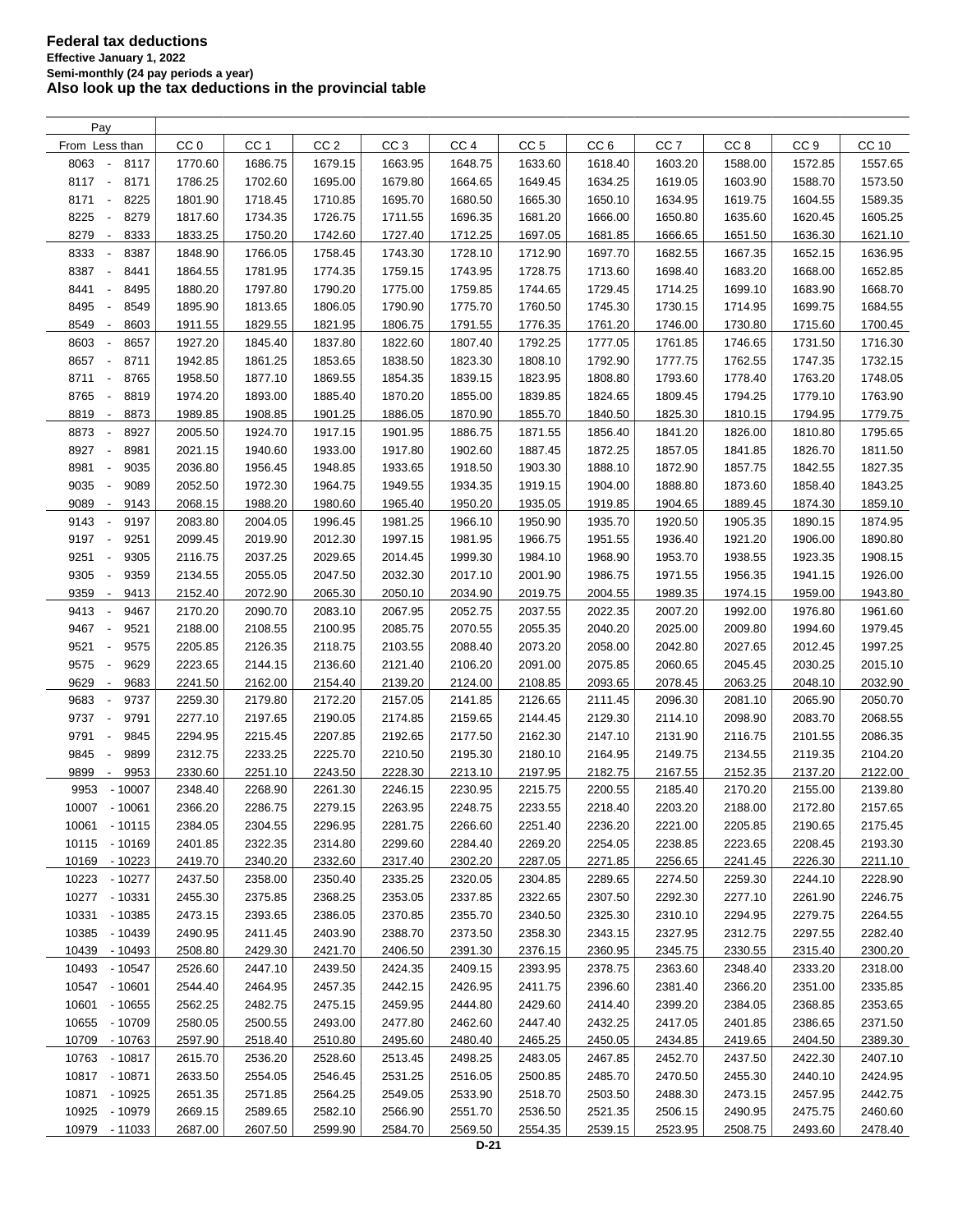| Pay                             |      |                 |                 |                 |                 |                 |                 |                 |                 |      |                 |       |
|---------------------------------|------|-----------------|-----------------|-----------------|-----------------|-----------------|-----------------|-----------------|-----------------|------|-----------------|-------|
| From Less than                  |      | CC <sub>0</sub> | CC <sub>1</sub> | CC <sub>2</sub> | CC <sub>3</sub> | CC <sub>4</sub> | CC <sub>5</sub> | CC <sub>6</sub> | CC <sub>7</sub> | CC 8 | CC <sub>9</sub> | CC 10 |
|                                 | 862  | $*(1)$          | .00.            |                 |                 |                 |                 |                 |                 |      |                 |       |
| 862 -                           | 866  | 80.95           | .25             |                 |                 |                 |                 |                 |                 |      |                 |       |
| 866 -                           | 870  | 81.30           | .60             |                 |                 |                 |                 |                 |                 |      |                 |       |
|                                 |      |                 |                 |                 |                 |                 |                 |                 |                 |      |                 |       |
| 870 -                           | 874  | 81.70           | 1.00            |                 |                 |                 |                 |                 |                 |      |                 |       |
| 874 -                           | 878  | 82.05           | 1.35            |                 |                 |                 |                 |                 |                 |      |                 |       |
| 878 -                           | 882  | 82.45           | 1.70            |                 |                 |                 |                 |                 |                 |      |                 |       |
| 882 -                           | 886  | 82.80           | 2.10            |                 |                 |                 |                 |                 |                 |      |                 |       |
| 886 -                           | 890  | 83.15           | 2.45            |                 |                 |                 |                 |                 |                 |      |                 |       |
| 890<br>$\sim$                   | 894  | 83.55           | 2.85            |                 |                 |                 |                 |                 |                 |      |                 |       |
| 894 -                           | 898  | 83.90           | 3.20            |                 |                 |                 |                 |                 |                 |      |                 |       |
| 898<br>$\sim$                   | 902  | 84.30           | 3.60            |                 |                 |                 |                 |                 |                 |      |                 |       |
| 902 -                           |      |                 |                 |                 |                 |                 |                 |                 |                 |      |                 |       |
|                                 | 906  | 84.65           | 3.95            |                 |                 |                 |                 |                 |                 |      |                 |       |
| 906 -                           | 910  | 85.00           | 4.30            |                 |                 |                 |                 |                 |                 |      |                 |       |
| $910 -$                         | 914  | 85.40           | 4.70            |                 |                 |                 |                 |                 |                 |      |                 |       |
| $914 -$                         | 918  | 85.75           | 5.05            |                 |                 |                 |                 |                 |                 |      |                 |       |
| 918 -                           | 922  | 86.15           | 5.45            |                 |                 |                 |                 |                 |                 |      |                 |       |
| 922 -                           | 926  | 86.50           | 5.80            |                 |                 |                 |                 |                 |                 |      |                 |       |
| 926 -                           | 930  | 86.90           | 6.15            | .25             |                 |                 |                 |                 |                 |      |                 |       |
| 930 -                           | 934  | 87.25           | 6.55            | .65             |                 |                 |                 |                 |                 |      |                 |       |
| 934 -                           | 938  | 87.60           | 6.90            | 1.00            |                 |                 |                 |                 |                 |      |                 |       |
| 938 -                           | 942  |                 |                 |                 |                 |                 |                 |                 |                 |      |                 |       |
|                                 |      | 88.00           | 7.30            | 1.40            |                 |                 |                 |                 |                 |      |                 |       |
| 942 -                           | 946  | 88.35           | 7.65            | 1.75            |                 |                 |                 |                 |                 |      |                 |       |
| 946<br>$\sim$                   | 950  | 88.75           | 8.05            | 2.10            |                 |                 |                 |                 |                 |      |                 |       |
| 950 -                           | 954  | 89.10           | 8.40            | 2.50            |                 |                 |                 |                 |                 |      |                 |       |
| $954 -$                         | 958  | 89.45           | 8.75            | 2.85            |                 |                 |                 |                 |                 |      |                 |       |
| 958 -                           | 962  | 89.85           | 9.15            | 3.25            |                 |                 |                 |                 |                 |      |                 |       |
| 962 -                           | 966  | 90.20           | 9.50            | 3.60            |                 |                 |                 |                 |                 |      |                 |       |
| 966 -                           | 970  | 90.60           | 9.90            | 4.00            |                 |                 |                 |                 |                 |      |                 |       |
| 970 -                           | 974  | 90.95           | 10.25           | 4.35            |                 |                 |                 |                 |                 |      |                 |       |
| 974 -                           | 978  | 91.35           | 10.60           | 4.70            |                 |                 |                 |                 |                 |      |                 |       |
|                                 |      |                 |                 |                 |                 |                 |                 |                 |                 |      |                 |       |
| 978 -                           | 982  | 91.70           | 11.00           | 5.10            |                 |                 |                 |                 |                 |      |                 |       |
| 982 -                           | 986  | 92.05           | 11.35           | 5.45            |                 |                 |                 |                 |                 |      |                 |       |
| 986 -                           | 990  | 92.45           | 11.75           | 5.85            |                 |                 |                 |                 |                 |      |                 |       |
| 990 -                           | 994  | 92.80           | 12.10           | 6.20            |                 |                 |                 |                 |                 |      |                 |       |
| 994<br>$\overline{\phantom{a}}$ | 998  | 93.20           | 12.50           | 6.55            |                 |                 |                 |                 |                 |      |                 |       |
| 998                             | 1002 | 93.55           | 12.85           | 6.95            |                 |                 |                 |                 |                 |      |                 |       |
| 1002 -                          | 1006 | 93.90           | 13.20           | 7.30            |                 |                 |                 |                 |                 |      |                 |       |
| 1006 - 1010                     |      | 94.30           | 13.60           | 7.70            |                 |                 |                 |                 |                 |      |                 |       |
| 1010 - 1014                     |      | 94.65           | 13.95           | 8.05            |                 |                 |                 |                 |                 |      |                 |       |
|                                 |      |                 |                 | 8.45            |                 |                 |                 |                 |                 |      |                 |       |
| 1014 - 1018                     |      | 95.05           | 14.35           |                 |                 |                 |                 |                 |                 |      |                 |       |
| 1018 - 1022                     |      | 95.40           | 14.70           | 8.80            |                 |                 |                 |                 |                 |      |                 |       |
| 1022 -                          | 1026 | 95.80           | 15.05           | 9.15            |                 |                 |                 |                 |                 |      |                 |       |
| 1026 -                          | 1030 | 96.15           | 15.45           | 9.55            |                 |                 |                 |                 |                 |      |                 |       |
| 1030 -                          | 1034 | 96.50           | 15.80           | 9.90            |                 |                 |                 |                 |                 |      |                 |       |
| 1034 -                          | 1038 | 96.90           | 16.20           | 10.30           |                 |                 |                 |                 |                 |      |                 |       |
| 1038 -                          | 1042 | 97.25           | 16.55           | 10.65           |                 |                 |                 |                 |                 |      |                 |       |
| $1042 -$                        | 1046 | 97.65           | 16.95           | 11.00           |                 |                 |                 |                 |                 |      |                 |       |
| 1046 -                          | 1050 | 98.00           | 17.30           | 11.40           |                 |                 |                 |                 |                 |      |                 |       |
| 1050 -                          | 1054 | 98.35           | 17.65           | 11.75           |                 |                 |                 |                 |                 |      |                 |       |
|                                 |      |                 |                 |                 |                 |                 |                 |                 |                 |      |                 |       |
| $1054 -$                        | 1058 | 98.75           | 18.05           | 12.15           | .35             |                 |                 |                 |                 |      |                 |       |
| 1058 -                          | 1062 | 99.10           | 18.40           | 12.50           | .70             |                 |                 |                 |                 |      |                 |       |
| 1062 -                          | 1066 | 99.50           | 18.80           | 12.90           | 1.05            |                 |                 |                 |                 |      |                 |       |
| 1066 -                          | 1070 | 99.85           | 19.15           | 13.25           | 1.45            |                 |                 |                 |                 |      |                 |       |
| 1070 -                          | 1074 | 100.25          | 19.50           | 13.60           | 1.80            |                 |                 |                 |                 |      |                 |       |
| 1074 - 1078                     |      | 100.60          | 19.90           | 14.00           | 2.20            |                 |                 |                 |                 |      |                 |       |
|                                 |      |                 |                 |                 |                 | $E-15$          |                 |                 |                 |      |                 |       |

<span id="page-7-0"></span><sup>(1)</sup> You normally use claim code "0" only for non-resident employees. However, if you have non-resident employees who earn less than the minimum amount shown in the "Pay" column, you may not be able to use these tables. Instead, refer to the "Step-by-step calculation of tax deductions" in Section "A" of this publication.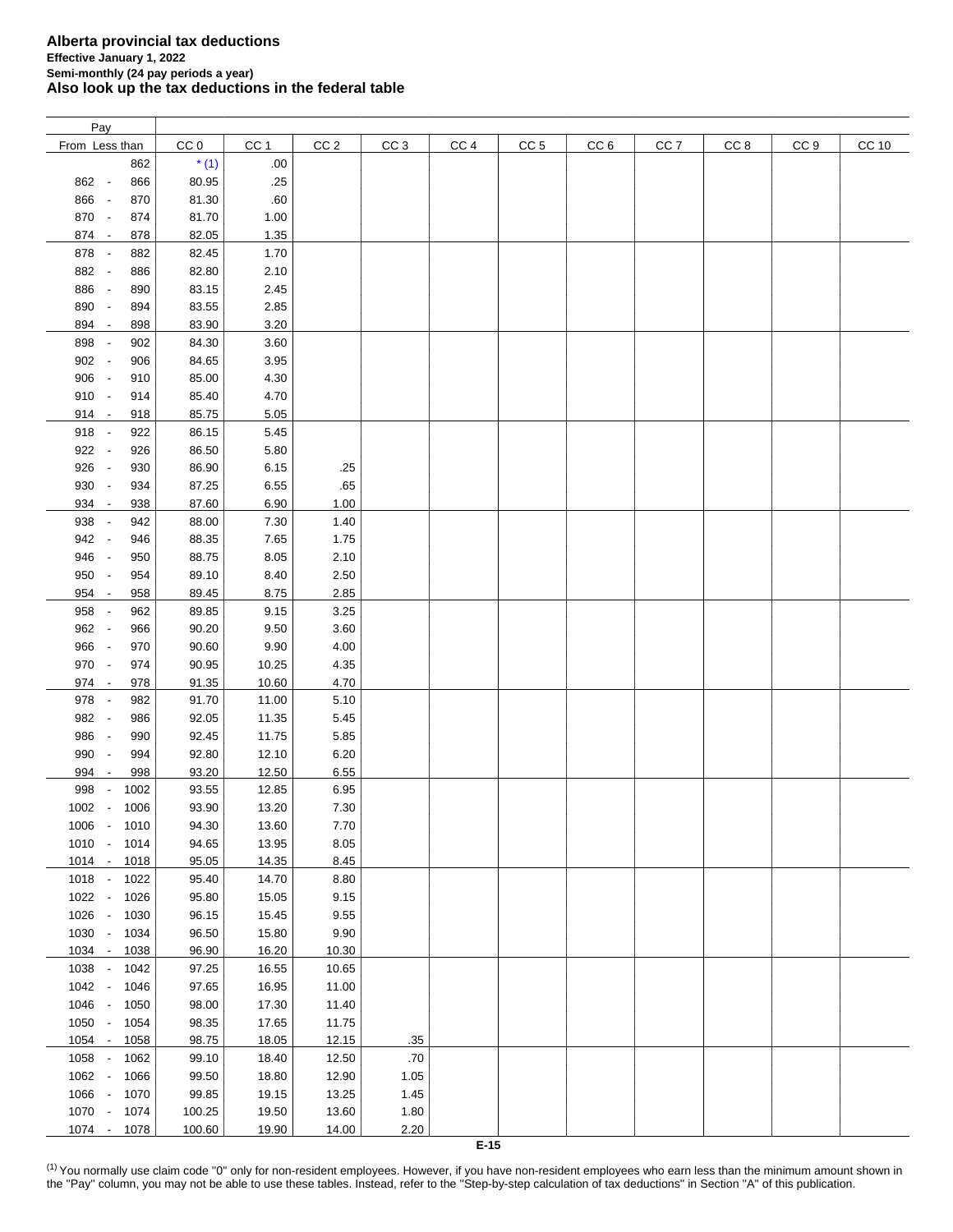| Pay                                      |                 |       |                 |                 |                 |                 |                 |                 |                 |                 |       |
|------------------------------------------|-----------------|-------|-----------------|-----------------|-----------------|-----------------|-----------------|-----------------|-----------------|-----------------|-------|
| From Less than                           | CC <sub>0</sub> | CC 1  | CC <sub>2</sub> | CC <sub>3</sub> | CC <sub>4</sub> | CC <sub>5</sub> | CC <sub>6</sub> | CC <sub>7</sub> | CC <sub>8</sub> | CC <sub>9</sub> | CC 10 |
| 1078 -<br>1086                           | 101.15          | 20.45 | 14.55           | 2.75            |                 |                 |                 |                 |                 |                 |       |
| 1086<br>1094<br>$\overline{\phantom{a}}$ | 101.90          | 21.20 | 15.30           | 3.50            |                 |                 |                 |                 |                 |                 |       |
| 1094 -<br>1102                           | 102.65          | 21.95 | 16.05           | 4.20            |                 |                 |                 |                 |                 |                 |       |
| $1102 -$<br>1110                         | 103.40          | 22.70 | 16.75           | 4.95            |                 |                 |                 |                 |                 |                 |       |
|                                          |                 |       | 17.50           | 5.70            |                 |                 |                 |                 |                 |                 |       |
| $1110 -$<br>1118                         | 104.10          | 23.40 |                 |                 |                 |                 |                 |                 |                 |                 |       |
| 1118 - 1126                              | 104.85          | 24.15 | 18.25           | 6.45            |                 |                 |                 |                 |                 |                 |       |
| 1126 - 1134                              | 105.60          | 24.90 | 19.00           | 7.20            |                 |                 |                 |                 |                 |                 |       |
| 1134 - 1142                              | 106.35          | 25.65 | 19.75           | 7.95            |                 |                 |                 |                 |                 |                 |       |
| 1142 - 1150                              | 107.10          | 26.40 | 20.50           | 8.65            |                 |                 |                 |                 |                 |                 |       |
| 1150 - 1158                              | 107.85          | 27.15 | 21.20           | 9.40            |                 |                 |                 |                 |                 |                 |       |
| 1158 -<br>1166                           | 108.55          | 27.85 | 21.95           | 10.15           |                 |                 |                 |                 |                 |                 |       |
| 1166 -<br>1174                           | 109.30          | 28.60 | 22.70           | 10.90           |                 |                 |                 |                 |                 |                 |       |
| 1174 -<br>1182                           | 110.05          | 29.35 | 23.45           | 11.65           |                 |                 |                 |                 |                 |                 |       |
| 1182 -<br>1190                           | 110.80          | 30.10 | 24.20           | 12.40           | .55             |                 |                 |                 |                 |                 |       |
| 1190 -<br>1198                           | 111.55          | 30.85 | 24.95           | 13.10           | 1.30            |                 |                 |                 |                 |                 |       |
| 1198 -<br>1206                           | 112.30          | 31.60 | 25.65           | 13.85           | 2.05            |                 |                 |                 |                 |                 |       |
| 1206 -<br>1214                           | 113.00          | 32.30 | 26.40           | 14.60           | 2.80            |                 |                 |                 |                 |                 |       |
| $1214 -$                                 |                 |       |                 | 15.35           | 3.55            |                 |                 |                 |                 |                 |       |
| 1222                                     | 113.75          | 33.05 | 27.15           |                 |                 |                 |                 |                 |                 |                 |       |
| 1222 -<br>1230                           | 114.50          | 33.80 | 27.90           | 16.10           | 4.30            |                 |                 |                 |                 |                 |       |
| 1230<br>1238<br>$\sim$                   | 115.25          | 34.55 | 28.65           | 16.85           | 5.00            |                 |                 |                 |                 |                 |       |
| 1238<br>$\sim$<br>1246                   | 116.00          | 35.30 | 29.40           | 17.55           | 5.75            |                 |                 |                 |                 |                 |       |
| 1246<br>1254<br>$\sim$                   | 116.75          | 36.05 | 30.10           | 18.30           | 6.50            |                 |                 |                 |                 |                 |       |
| 1254 -<br>1262                           | 117.45          | 36.75 | 30.85           | 19.05           | 7.25            |                 |                 |                 |                 |                 |       |
| 1262 -<br>1270                           | 118.20          | 37.50 | 31.60           | 19.80           | 8.00            |                 |                 |                 |                 |                 |       |
| 1270 -<br>1278                           | 118.95          | 38.25 | 32.35           | 20.55           | 8.75            |                 |                 |                 |                 |                 |       |
| 1278<br>1286<br>$\overline{\phantom{a}}$ | 119.70          | 39.00 | 33.10           | 21.30           | 9.45            |                 |                 |                 |                 |                 |       |
| 1286<br>1294<br>$\overline{\phantom{a}}$ | 120.45          | 39.75 | 33.85           | 22.00           | 10.20           |                 |                 |                 |                 |                 |       |
| 1294<br>1302<br>$\overline{\phantom{a}}$ | 121.20          | 40.50 | 34.55           | 22.75           | 10.95           |                 |                 |                 |                 |                 |       |
| 1302 -<br>1310                           | 121.90          | 41.20 | 35.30           | 23.50           | 11.70           |                 |                 |                 |                 |                 |       |
| $1310 -$<br>1318                         | 122.65          | 41.95 | 36.05           | 24.25           | 12.45           | .65             |                 |                 |                 |                 |       |
| 1318 -                                   |                 |       |                 |                 |                 |                 |                 |                 |                 |                 |       |
| 1326                                     | 123.40          | 42.70 | 36.80           | 25.00           | 13.20           | 1.35            |                 |                 |                 |                 |       |
| 1326<br>1334<br>$\sim$ $-$               | 124.15          | 43.45 | 37.55           | 25.75           | 13.90           | 2.10            |                 |                 |                 |                 |       |
| 1334 -<br>1342                           | 124.90          | 44.20 | 38.30           | 26.45           | 14.65           | 2.85            |                 |                 |                 |                 |       |
| 1342 -<br>1350                           | 125.65          | 44.95 | 39.00           | 27.20           | 15.40           | 3.60            |                 |                 |                 |                 |       |
| 1350<br>1358<br>$\sim$                   | 126.35          | 45.65 | 39.75           | 27.95           | 16.15           | 4.35            |                 |                 |                 |                 |       |
| 1358<br>1366                             | 127.10          | 46.40 | 40.50           | 28.70           | 16.90           | 5.10            |                 |                 |                 |                 |       |
| 1366 - 1374                              | 127.85          | 47.15 | 41.25           | 29.45           | 17.65           | 5.80            |                 |                 |                 |                 |       |
| 1374 -<br>1382                           | 128.60          | 47.90 | 42.00           | 30.20           | 18.35           | 6.55            |                 |                 |                 |                 |       |
| 1382 -<br>1390                           | 129.35          | 48.65 | 42.75           | 30.90           | 19.10           | 7.30            |                 |                 |                 |                 |       |
| 1390 -<br>1398                           | 130.10          | 49.40 | 43.45           | 31.65           | 19.85           | 8.05            |                 |                 |                 |                 |       |
| 1398 -<br>1406                           | 130.85          | 50.10 | 44.20           | 32.40           | 20.60           | 8.80            |                 |                 |                 |                 |       |
| 1406 -<br>1414                           | 131.55          | 50.85 | 44.95           | 33.15           | 21.35           | 9.55            |                 |                 |                 |                 |       |
| $1414 -$<br>1422                         | 132.30          | 51.60 | 45.70           | 33.90           | 22.10           | 10.30           |                 |                 |                 |                 |       |
| 1422 -<br>1430                           | 133.05          | 52.35 | 46.45           | 34.65           | 22.85           | 11.00           |                 |                 |                 |                 |       |
| 1430 -<br>1438                           | 133.80          | 53.10 | 47.20           | 35.40           | 23.55           | 11.75           |                 |                 |                 |                 |       |
| 1438 -                                   |                 |       |                 | 36.10           |                 |                 |                 |                 |                 |                 |       |
| 1446                                     | 134.55          | 53.85 | 47.95           |                 | 24.30           | 12.50           | .70             |                 |                 |                 |       |
| 1446 -<br>1454                           | 135.30          | 54.55 | 48.65           | 36.85           | 25.05           | 13.25           | 1.45            |                 |                 |                 |       |
| 1454 -<br>1462                           | 136.00          | 55.30 | 49.40           | 37.60           | 25.80           | 14.00           | 2.20            |                 |                 |                 |       |
| 1462 -<br>1470                           | 136.75          | 56.05 | 50.15           | 38.35           | 26.55           | 14.75           | 2.90            |                 |                 |                 |       |
| 1470 -<br>1478                           | 137.50          | 56.80 | 50.90           | 39.10           | 27.30           | 15.45           | 3.65            |                 |                 |                 |       |
| 1478 -<br>1486                           | 138.25          | 57.55 | 51.65           | 39.85           | 28.00           | 16.20           | 4.40            |                 |                 |                 |       |
| 1486 -<br>1494                           | 139.00          | 58.30 | 52.40           | 40.55           | 28.75           | 16.95           | 5.15            |                 |                 |                 |       |
| 1494 -<br>1502                           | 139.75          | 59.00 | 53.10           | 41.30           | 29.50           | 17.70           | 5.90            |                 |                 |                 |       |
| 1502 -<br>1510                           | 140.45          | 59.75 | 53.85           | 42.05           | 30.25           | 18.45           | 6.65            |                 |                 |                 |       |
| $1510 -$<br>1518                         | 141.20          | 60.50 | 54.60           | 42.80           | 31.00           | 19.20           | 7.35            |                 |                 |                 |       |
|                                          |                 |       |                 |                 |                 |                 |                 |                 |                 |                 |       |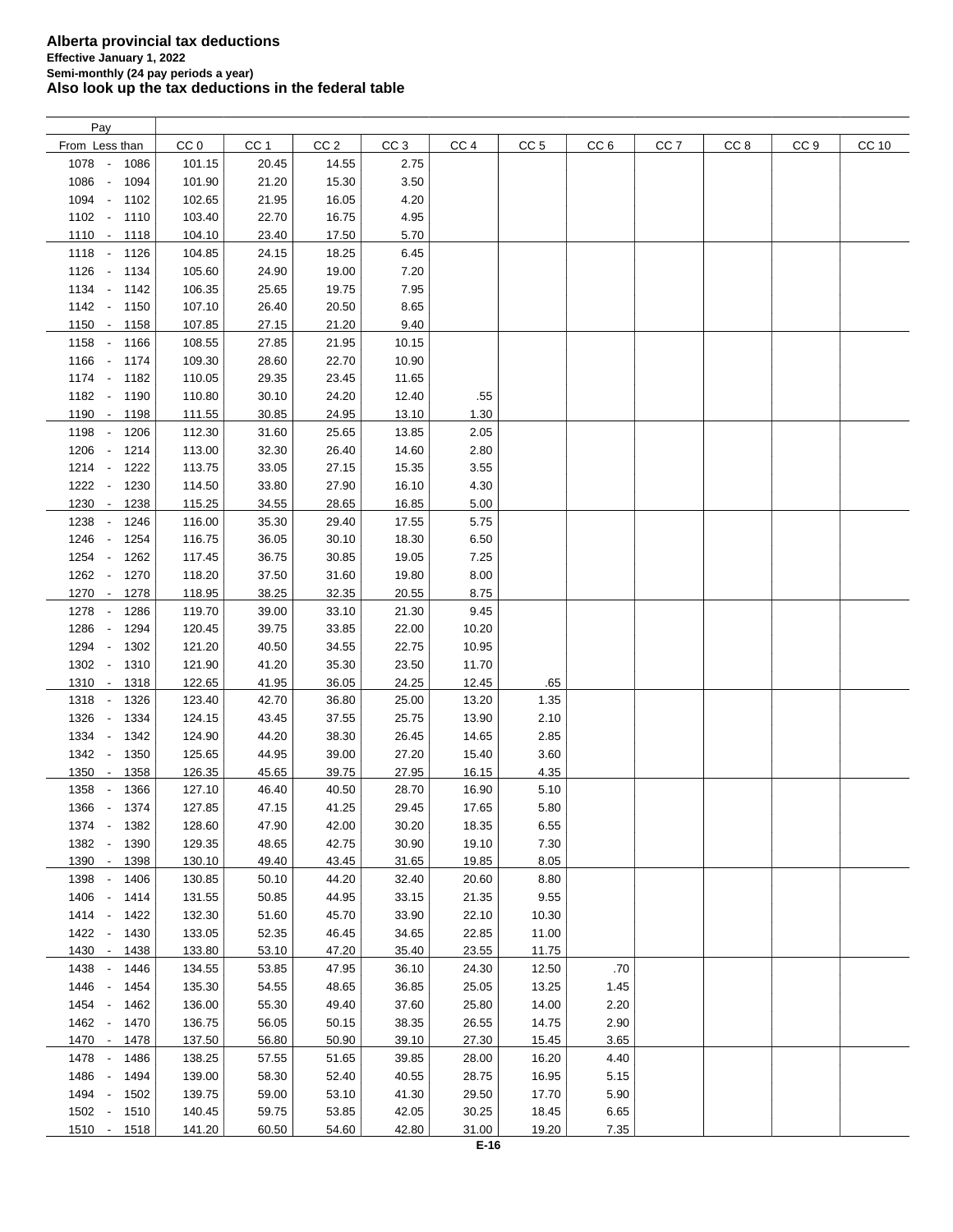| Pay                                      |                 |                 |                 |                 |                 |                 |                 |                 |                 |                 |       |
|------------------------------------------|-----------------|-----------------|-----------------|-----------------|-----------------|-----------------|-----------------|-----------------|-----------------|-----------------|-------|
| From Less than                           | CC <sub>0</sub> | CC <sub>1</sub> | CC <sub>2</sub> | CC <sub>3</sub> | CC <sub>4</sub> | CC <sub>5</sub> | CC <sub>6</sub> | CC <sub>7</sub> | CC <sub>8</sub> | CC <sub>9</sub> | CC 10 |
| 1518 -<br>1536                           | 142.40          | 61.70           | 55.80           | 44.00           | 32.20           | 20.40           | 8.55            |                 |                 |                 |       |
| 1536<br>1554<br>$\sim$                   | 144.10          | 63.40           | 57.50           | 45.65           | 33.85           | 22.05           | 10.25           |                 |                 |                 |       |
| 1554<br>1572<br>$\sim$                   | 145.75          | 65.05           | 59.15           | 47.35           | 35.55           | 23.70           | 11.90           | .10             |                 |                 |       |
| 1572<br>1590<br>$\sim$                   | 147.40          | 66.70           | 60.80           | 49.00           | 37.20           | 25.40           | 13.60           | 1.75            |                 |                 |       |
| 1590<br>1608<br>$\overline{\phantom{a}}$ | 149.10          | 68.40           | 62.50           | 50.65           | 38.85           | 27.05           | 15.25           | 3.45            |                 |                 |       |
| 1608                                     |                 | 70.05           |                 |                 |                 |                 |                 | 5.10            |                 |                 |       |
| 1626                                     | 150.75          |                 | 64.15           | 52.35           | 40.55           | 28.75           | 16.90           |                 |                 |                 |       |
| 1626<br>1644<br>$\overline{\phantom{a}}$ | 152.45          | 71.70           | 65.80           | 54.00           | 42.20           | 30.40           | 18.60           | 6.80            |                 |                 |       |
| 1644 -<br>1662                           | 154.10          | 73.40           | 67.50           | 55.70           | 43.85           | 32.05           | 20.25           | 8.45            |                 |                 |       |
| 1662<br>$\sim$<br>1680                   | 155.75          | 75.05           | 69.15           | 57.35           | 45.55           | 33.75           | 21.95           | 10.10           |                 |                 |       |
| 1680<br>1698<br>$\overline{\phantom{a}}$ | 157.45          | 76.75           | 70.85           | 59.00           | 47.20           | 35.40           | 23.60           | 11.80           |                 |                 |       |
| 1698<br>1716<br>$\overline{\phantom{a}}$ | 159.10          | 78.40           | 72.50           | 60.70           | 48.90           | 37.05           | 25.25           | 13.45           | 1.65            |                 |       |
| 1716 -<br>1734                           | 160.75          | 80.05           | 74.15           | 62.35           | 50.55           | 38.75           | 26.95           | 15.10           | 3.30            |                 |       |
| 1734<br>1752<br>$\sim$                   | 162.45          | 81.75           | 75.85           | 64.05           | 52.20           | 40.40           | 28.60           | 16.80           | 5.00            |                 |       |
| 1752 -<br>1770                           | 164.10          | 83.40           | 77.50           | 65.70           | 53.90           | 42.10           | 30.25           | 18.45           | 6.65            |                 |       |
| 1770<br>1788<br>$\sim$                   | 165.80          | 85.10           | 79.15           | 67.35           | 55.55           | 43.75           | 31.95           | 20.15           | 8.30            |                 |       |
| 1788<br>1806                             | 167.45          | 86.75           | 80.85           | 69.05           | 57.20           | 45.40           | 33.60           | 21.80           | 10.00           |                 |       |
| 1806<br>1824                             | 169.10          | 88.40           | 82.50           | 70.70           | 58.90           | 47.10           | 35.30           | 23.45           | 11.65           |                 |       |
| 1824<br>1842<br>$\sim$                   | 170.80          | 90.10           | 84.20           | 72.35           | 60.55           | 48.75           | 36.95           | 25.15           | 13.35           | 1.50            |       |
| 1842<br>1860<br>$\sim$                   | 172.45          | 91.75           | 85.85           | 74.05           | 62.25           | 50.40           | 38.60           | 26.80           | 15.00           | 3.20            |       |
|                                          |                 |                 |                 |                 |                 |                 |                 |                 |                 |                 |       |
| 1860<br>1878<br>$\sim$                   | 174.15          | 93.40           | 87.50           | 75.70           | 63.90           | 52.10           | 40.30           | 28.50           | 16.65           | 4.85            |       |
| 1878 -<br>1896                           | 175.80          | 95.10           | 89.20           | 77.40           | 65.55           | 53.75           | 41.95           | 30.15           | 18.35           | 6.55            |       |
| 1896<br>$\sim$<br>1914                   | 177.45          | 96.75           | 90.85           | 79.05           | 67.25           | 55.45           | 43.60           | 31.80           | 20.00           | 8.20            |       |
| 1914 -<br>1932                           | 179.15          | 98.45           | 92.50           | 80.70           | 68.90           | 57.10           | 45.30           | 33.50           | 21.65           | 9.85            |       |
| 1932 -<br>1950                           | 180.80          | 100.10          | 94.20           | 82.40           | 70.60           | 58.75           | 46.95           | 35.15           | 23.35           | 11.55           |       |
| 1950<br>1968<br>$\overline{\phantom{a}}$ | 182.45          | 101.75          | 95.85           | 84.05           | 72.25           | 60.45           | 48.65           | 36.80           | 25.00           | 13.20           | 1.40  |
| 1968<br>1986                             | 184.15          | 103.45          | 97.55           | 85.70           | 73.90           | 62.10           | 50.30           | 38.50           | 26.70           | 14.85           | 3.05  |
| 1986<br>2004<br>$\overline{\phantom{a}}$ | 185.80          | 105.10          | 99.20           | 87.40           | 75.60           | 63.75           | 51.95           | 40.15           | 28.35           | 16.55           | 4.75  |
| 2004<br>2022                             | 187.50          | 106.75          | 100.85          | 89.05           | 77.25           | 65.45           | 53.65           | 41.85           | 30.00           | 18.20           | 6.40  |
| 2022<br>2040                             | 189.15          | 108.45          | 102.55          | 90.75           | 78.90           | 67.10           | 55.30           | 43.50           | 31.70           | 19.90           | 8.05  |
| 2040<br>2058<br>$\overline{\phantom{a}}$ | 190.80          | 110.10          | 104.20          | 92.40           | 80.60           | 68.80           | 56.95           | 45.15           | 33.35           | 21.55           | 9.75  |
| 2058<br>2076<br>$\overline{\phantom{a}}$ | 192.50          | 111.80          | 105.90          | 94.05           | 82.25           | 70.45           | 58.65           | 46.85           | 35.05           | 23.20           | 11.40 |
| 2076<br>2094<br>$\overline{\phantom{a}}$ | 194.15          | 113.45          | 107.55          | 95.75           | 83.95           | 72.10           | 60.30           | 48.50           | 36.70           | 24.90           | 13.10 |
| 2094<br>2112<br>$\overline{\phantom{a}}$ | 195.80          | 115.10          | 109.20          | 97.40           | 85.60           | 73.80           | 62.00           | 50.15           | 38.35           | 26.55           | 14.75 |
| 2112<br>$\sim$<br>2130                   | 197.50          | 116.80          | 110.90          | 99.05           | 87.25           | 75.45           | 63.65           | 51.85           | 40.05           | 28.20           | 16.40 |
| 2148                                     |                 |                 |                 |                 |                 |                 |                 |                 |                 |                 |       |
| 2130<br>$\overline{\phantom{a}}$         | 199.15          | 118.45          | 112.55          | 100.75          | 88.95           | 77.15           | 65.30           | 53.50           | 41.70           | 29.90           | 18.10 |
| 2148<br>2166<br>÷,                       | 200.85          | 120.10          | 114.20          | 102.40          | 90.60           | 78.80           | 67.00           | 55.20           | 43.35           | 31.55           | 19.75 |
| 2166 -<br>2184                           | 202.50          | 121.80          | 115.90          | 104.10          | 92.25           | 80.45           | 68.65           | 56.85           | 45.05           | 33.25           | 21.40 |
| 2184<br>2202<br>$\overline{\phantom{a}}$ | 204.15          | 123.45          | 117.55          | 105.75          | 93.95           | 82.15           | 70.30           | 58.50           | 46.70           | 34.90           | 23.10 |
| 2202<br>2220                             | 205.85          | 125.15          | 119.25          | 107.40          | 95.60           | 83.80           | 72.00           | 60.20           | 48.40           | 36.55           | 24.75 |
| 2220 -<br>2238                           | 207.50          | 126.80          | 120.90          | 109.10          | 97.30           | 85.45           | 73.65           | 61.85           | 50.05           | 38.25           | 26.45 |
| 2238<br>2256                             | 209.15          | 128.45          | 122.55          | 110.75          | 98.95           | 87.15           | 75.35           | 63.50           | 51.70           | 39.90           | 28.10 |
| 2256<br>2274                             | 210.85          | 130.15          | 124.25          | 112.45          | 100.60          | 88.80           | 77.00           | 65.20           | 53.40           | 41.60           | 29.75 |
| 2274 -<br>2292                           | 212.50          | 131.80          | 125.90          | 114.10          | 102.30          | 90.50           | 78.65           | 66.85           | 55.05           | 43.25           | 31.45 |
| 2292 -<br>2310                           | 214.20          | 133.50          | 127.55          | 115.75          | 103.95          | 92.15           | 80.35           | 68.55           | 56.70           | 44.90           | 33.10 |
| 2310 -<br>2328                           | 215.85          | 135.15          | 129.25          | 117.45          | 105.60          | 93.80           | 82.00           | 70.20           | 58.40           | 46.60           | 34.75 |
| 2328 -<br>2346                           | 217.50          | 136.80          | 130.90          | 119.10          | 107.30          | 95.50           | 83.70           | 71.85           | 60.05           | 48.25           | 36.45 |
| 2346<br>2364<br>$\sim$                   | 219.20          | 138.50          | 132.60          | 120.75          | 108.95          | 97.15           | 85.35           | 73.55           | 61.75           | 49.90           | 38.10 |
| 2364<br>2382<br>$\sim$                   | 220.85          | 140.15          | 134.25          | 122.45          | 110.65          | 98.80           | 87.00           | 75.20           | 63.40           | 51.60           | 39.80 |
| 2382<br>2400                             | 222.50          | 141.80          | 135.90          | 124.10          | 112.30          | 100.50          | 88.70           | 76.85           | 65.05           | 53.25           | 41.45 |
| 2400 -<br>2418                           | 224.20          | 143.50          | 137.60          | 125.80          | 113.95          | 102.15          | 90.35           | 78.55           | 66.75           | 54.95           | 43.10 |
| 2418<br>2436<br>$\overline{\phantom{a}}$ | 225.85          | 145.15          | 139.25          | 127.45          | 115.65          | 103.85          | 92.00           | 80.20           | 68.40           | 56.60           | 44.80 |
|                                          |                 |                 |                 |                 |                 |                 |                 |                 |                 |                 |       |
| 2436<br>2454                             | 227.55          | 146.85          | 140.90          | 129.10          | 117.30          | 105.50          | 93.70           | 81.90           | 70.05           | 58.25           | 46.45 |
| 2454<br>2472<br>$\overline{\phantom{a}}$ | 229.20          | 148.50          | 142.60          | 130.80          | 119.00          | 107.15          | 95.35           | 83.55           | 71.75           | 59.95           | 48.15 |
| 2472 -<br>2490                           | 230.85          | 150.15          | 144.25          | 132.45          | 120.65          | 108.85          | 97.05           | 85.20           | 73.40           | 61.60           | 49.80 |
| 2490<br>2508<br>$\overline{\phantom{a}}$ | 232.55          | 151.85          | 145.95          | 134.10          | 122.30          | 110.50          | 98.70           | 86.90           | 75.10           | 63.25           | 51.45 |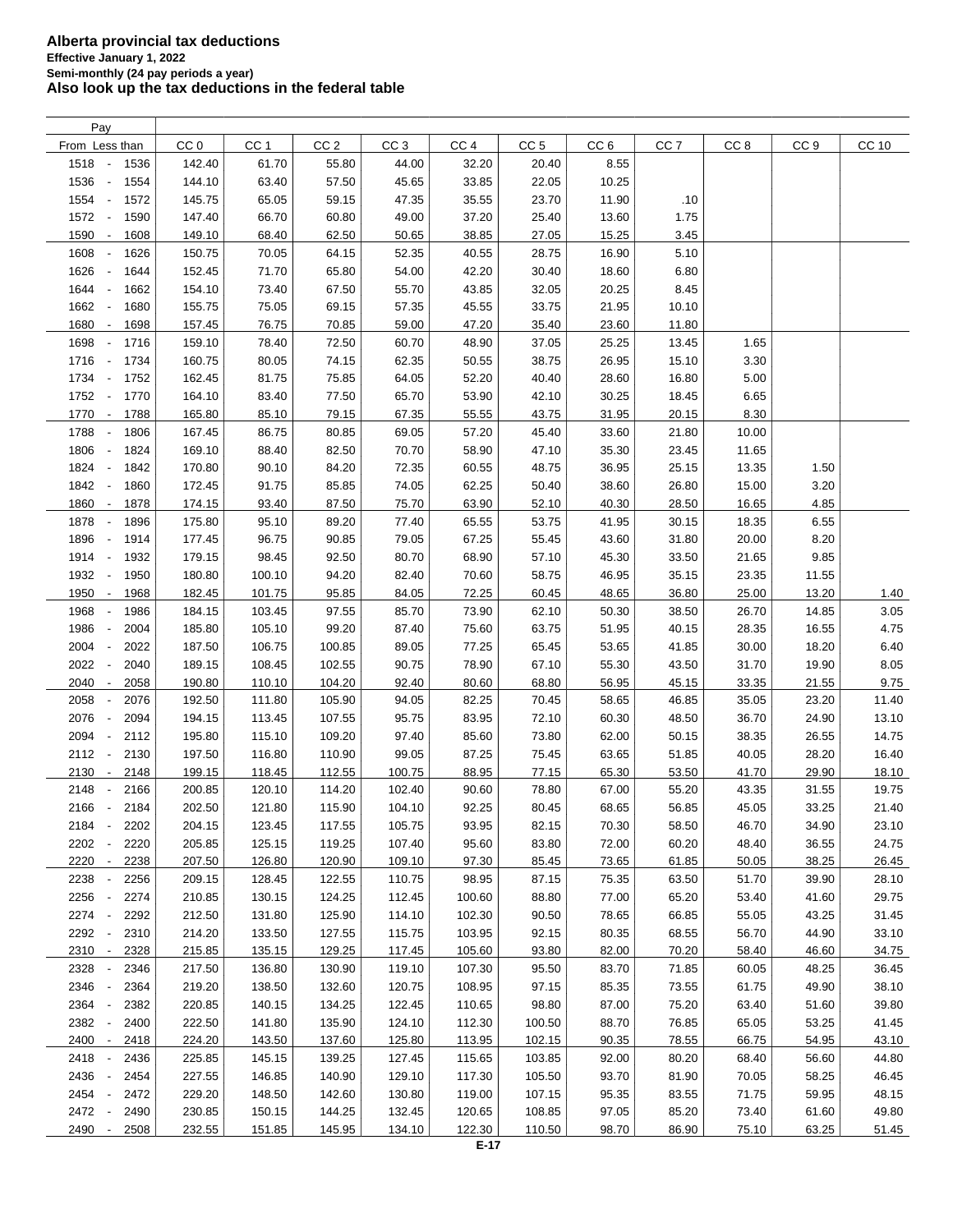| Pay                                      |                 |                 |                 |                 |                 |                 |                 |                 |                 |                 |        |
|------------------------------------------|-----------------|-----------------|-----------------|-----------------|-----------------|-----------------|-----------------|-----------------|-----------------|-----------------|--------|
| From Less than                           | CC <sub>0</sub> | CC <sub>1</sub> | CC <sub>2</sub> | CC <sub>3</sub> | CC <sub>4</sub> | CC <sub>5</sub> | CC <sub>6</sub> | CC <sub>7</sub> | CC <sub>8</sub> | CC <sub>9</sub> | CC 10  |
| 2508<br>2534                             | 234.60          | 153.90          | 148.00          | 136.20          | 124.35          | 112.55          | 100.75          | 88.95           | 77.15           | 65.35           | 53.50  |
| 2534<br>2560<br>$\overline{\phantom{a}}$ | 237.05          | 156.35          | 150.45          | 138.65          | 126.80          | 115.00          | 103.20          | 91.40           | 79.60           | 67.80           | 55.95  |
| 2560<br>2586                             | 239.50          | 158.80          | 152.90          | 141.10          | 129.25          | 117.45          | 105.65          | 93.85           | 82.05           | 70.25           | 58.40  |
| 2586<br>2612                             | 241.95          | 161.25          | 155.35          | 143.55          | 131.70          | 119.90          | 108.10          | 96.30           | 84.50           | 72.70           | 60.85  |
| 2612<br>2638<br>$\overline{\phantom{a}}$ | 244.40          | 163.70          | 157.80          | 146.00          | 134.15          | 122.35          | 110.55          | 98.75           | 86.95           | 75.15           | 63.30  |
| 2638<br>2664                             | 246.85          | 166.15          | 160.25          | 148.45          | 136.65          | 124.80          | 113.00          | 101.20          | 89.40           | 77.60           | 65.80  |
| 2664<br>2690<br>$\overline{\phantom{a}}$ | 249.30          | 168.60          | 162.70          | 150.90          | 139.10          | 127.25          | 115.45          | 103.65          | 91.85           | 80.05           | 68.25  |
|                                          |                 |                 |                 |                 |                 |                 |                 |                 |                 |                 |        |
| 2690<br>2716<br>$\overline{\phantom{a}}$ | 251.75          | 171.05          | 165.15          | 153.35          | 141.55          | 129.70          | 117.90          | 106.10          | 94.30           | 82.50           | 70.70  |
| 2716<br>2742<br>$\overline{\phantom{a}}$ | 254.35          | 173.65          | 167.75          | 155.95          | 144.10          | 132.30          | 120.50          | 108.70          | 96.90           | 85.10           | 73.25  |
| 2742<br>2768<br>$\sim$                   | 256.95          | 176.25          | 170.35          | 158.55          | 146.70          | 134.90          | 123.10          | 111.30          | 99.50           | 87.70           | 75.85  |
| 2768<br>2794<br>$\overline{\phantom{a}}$ | 259.55          | 178.85          | 172.95          | 161.15          | 149.30          | 137.50          | 125.70          | 113.90          | 102.10          | 90.30           | 78.45  |
| 2794<br>2820<br>$\overline{\phantom{a}}$ | 262.15          | 181.45          | 175.55          | 163.75          | 151.90          | 140.10          | 128.30          | 116.50          | 104.70          | 92.90           | 81.05  |
| 2820<br>2846                             | 264.75          | 184.05          | 178.15          | 166.35          | 154.50          | 142.70          | 130.90          | 119.10          | 107.30          | 95.50           | 83.65  |
| 2846<br>2872                             | 267.35          | 186.65          | 180.75          | 168.95          | 157.10          | 145.30          | 133.50          | 121.70          | 109.90          | 98.10           | 86.25  |
| 2872<br>2898<br>$\overline{\phantom{a}}$ | 269.95          | 189.25          | 183.35          | 171.55          | 159.70          | 147.90          | 136.10          | 124.30          | 112.50          | 100.70          | 88.85  |
| 2898<br>2924                             | 272.55          | 191.85          | 185.95          | 174.15          | 162.30          | 150.50          | 138.70          | 126.90          | 115.10          | 103.30          | 91.45  |
| 2924<br>2950<br>$\overline{\phantom{a}}$ | 275.15          | 194.45          | 188.55          | 176.75          | 164.90          | 153.10          | 141.30          | 129.50          | 117.70          | 105.90          | 94.05  |
| 2950<br>2976<br>$\overline{\phantom{a}}$ | 277.75          | 197.05          | 191.15          | 179.35          | 167.50          | 155.70          | 143.90          | 132.10          | 120.30          | 108.50          | 96.65  |
| 2976<br>3002<br>$\overline{\phantom{a}}$ | 280.35          | 199.65          | 193.75          | 181.95          | 170.10          | 158.30          | 146.50          | 134.70          | 122.90          | 111.10          | 99.25  |
| 3002<br>3028<br>$\overline{\phantom{a}}$ | 282.95          | 202.25          | 196.35          | 184.55          | 172.70          | 160.90          | 149.10          | 137.30          | 125.50          | 113.70          | 101.85 |
| 3028<br>3054<br>$\overline{\phantom{a}}$ | 285.55          | 204.85          | 198.95          | 187.15          | 175.30          | 163.50          | 151.70          | 139.90          | 128.10          | 116.30          | 104.45 |
| 3054<br>3080<br>$\overline{\phantom{a}}$ | 288.15          | 207.45          | 201.55          | 189.75          | 177.90          | 166.10          | 154.30          | 142.50          | 130.70          | 118.90          | 107.05 |
| 3080<br>3106<br>$\overline{\phantom{a}}$ | 290.75          | 210.05          | 204.15          | 192.35          | 180.50          | 168.70          | 156.90          | 145.10          | 133.30          | 121.50          | 109.65 |
| 3106<br>3132<br>$\overline{\phantom{a}}$ | 293.35          | 212.65          | 206.75          | 194.95          | 183.10          | 171.30          | 159.50          | 147.70          | 135.90          | 124.10          | 112.25 |
| 3132<br>3158<br>$\overline{\phantom{a}}$ | 295.95          | 215.25          | 209.35          | 197.55          | 185.70          | 173.90          | 162.10          | 150.30          | 138.50          | 126.70          | 114.85 |
| 3158<br>3184<br>$\overline{\phantom{a}}$ | 298.55          | 217.85          | 211.95          | 200.15          | 188.30          | 176.50          | 164.70          | 152.90          | 141.10          | 129.30          | 117.45 |
| 3184<br>3210<br>$\overline{\phantom{a}}$ | 301.15          | 220.45          | 214.55          | 202.75          | 190.90          | 179.10          | 167.30          | 155.50          | 143.70          | 131.90          | 120.05 |
| ÷,                                       |                 |                 |                 |                 |                 |                 |                 |                 |                 |                 |        |
| 3210<br>3236                             | 303.75          | 223.05          | 217.15          | 205.35          | 193.50          | 181.70          | 169.90          | 158.10          | 146.30          | 134.50          | 122.65 |
| 3236<br>3262<br>$\overline{\phantom{a}}$ | 306.35          | 225.65          | 219.75          | 207.95          | 196.10          | 184.30          | 172.50          | 160.70          | 148.90          | 137.10          | 125.25 |
| 3262<br>3288<br>$\overline{\phantom{a}}$ | 308.95          | 228.25          | 222.35          | 210.55          | 198.70          | 186.90          | 175.10          | 163.30          | 151.50          | 139.70          | 127.85 |
| 3288<br>3314<br>$\overline{\phantom{a}}$ | 311.55          | 230.85          | 224.95          | 213.15          | 201.30          | 189.50          | 177.70          | 165.90          | 154.10          | 142.30          | 130.45 |
| 3314<br>3340<br>$\overline{\phantom{a}}$ | 314.15          | 233.45          | 227.55          | 215.75          | 203.90          | 192.10          | 180.30          | 168.50          | 156.70          | 144.90          | 133.05 |
| 3340<br>3366<br>$\overline{\phantom{a}}$ | 316.75          | 236.05          | 230.15          | 218.35          | 206.50          | 194.70          | 182.90          | 171.10          | 159.30          | 147.50          | 135.65 |
| 3366<br>3392<br>$\overline{\phantom{a}}$ | 319.35          | 238.65          | 232.75          | 220.95          | 209.10          | 197.30          | 185.50          | 173.70          | 161.90          | 150.10          | 138.25 |
| 3392<br>3418<br>$\overline{\phantom{a}}$ | 321.95          | 241.25          | 235.35          | 223.55          | 211.70          | 199.90          | 188.10          | 176.30          | 164.50          | 152.70          | 140.85 |
| 3418<br>3444                             | 324.55          | 243.85          | 237.95          | 226.15          | 214.30          | 202.50          | 190.70          | 178.90          | 167.10          | 155.30          | 143.45 |
| 3444<br>3470<br>$\overline{\phantom{a}}$ | 327.15          | 246.45          | 240.55          | 228.75          | 216.90          | 205.10          | 193.30          | 181.50          | 169.70          | 157.90          | 146.05 |
| 3470<br>3496<br>$\overline{\phantom{a}}$ | 329.75          | 249.05          | 243.15          | 231.35          | 219.50          | 207.70          | 195.90          | 184.10          | 172.30          | 160.50          | 148.65 |
| 3496<br>3522                             | 332.35          | 251.65          | 245.75          | 233.95          | 222.10          | 210.30          | 198.50          | 186.70          | 174.90          | 163.10          | 151.25 |
| 3522 -<br>3548                           | 334.95          | 254.25          | 248.35          | 236.55          | 224.70          | 212.90          | 201.10          | 189.30          | 177.50          | 165.70          | 153.85 |
| 3548<br>3574                             | 337.55          | 256.85          | 250.95          | 239.15          | 227.30          | 215.50          | 203.70          | 191.90          | 180.10          | 168.30          | 156.45 |
| 3574 -<br>3600                           | 340.15          | 259.45          | 253.55          | 241.75          | 229.90          | 218.10          | 206.30          | 194.50          | 182.70          | 170.90          | 159.05 |
| 3600 -<br>3626                           | 342.75          | 262.05          | 256.15          | 244.35          | 232.50          | 220.70          | 208.90          | 197.10          | 185.30          | 173.50          | 161.65 |
| 3626<br>3652<br>$\overline{\phantom{a}}$ | 345.35          | 264.65          | 258.75          | 246.95          | 235.10          | 223.30          | 211.50          | 199.70          | 187.90          | 176.10          | 164.25 |
| 3652 -<br>3678                           | 347.95          | 267.25          | 261.35          | 249.55          | 237.70          | 225.90          | 214.10          | 202.30          | 190.50          | 178.70          | 166.85 |
| 3678 -<br>3704                           | 350.55          | 269.85          | 263.95          | 252.15          | 240.30          | 228.50          | 216.70          | 204.90          | 193.10          | 181.30          | 169.45 |
| 3704 -<br>3730                           | 353.15          | 272.45          | 266.55          | 254.75          | 242.90          | 231.10          | 219.30          | 207.50          | 195.70          | 183.90          | 172.05 |
| 3730 -<br>3756                           | 355.75          | 275.05          | 269.15          | 257.35          | 245.50          | 233.70          | 221.90          | 210.10          | 198.30          | 186.50          | 174.65 |
| 3756<br>3782<br>$\overline{\phantom{a}}$ | 358.35          | 277.65          | 271.75          | 259.95          | 248.10          | 236.30          | 224.50          | 212.70          | 200.90          | 189.10          | 177.25 |
| 3782 -<br>3808                           | 360.95          | 280.25          | 274.35          | 262.55          | 250.70          | 238.90          | 227.10          | 215.30          | 203.50          | 191.70          | 179.85 |
| 3808<br>3834                             | 363.55          | 282.85          | 276.95          | 265.15          | 253.30          | 241.50          | 229.70          | 217.90          | 206.10          | 194.30          | 182.45 |
|                                          |                 |                 |                 |                 |                 |                 |                 |                 |                 |                 |        |
| 3834<br>3860                             | 366.15          | 285.45          | 279.55          | 267.75          | 255.90          | 244.10          | 232.30          | 220.50          | 208.70          | 196.90          | 185.05 |
| 3860<br>3886<br>$\overline{\phantom{a}}$ | 368.75          | 288.05          | 282.15          | 270.35          | 258.50          | 246.70          | 234.90          | 223.10          | 211.30          | 199.50          | 187.65 |
| 3886<br>3912                             | 371.35          | 290.65          | 284.75          | 272.95          | 261.10          | 249.30          | 237.50          | 225.70          | 213.90          | 202.10          | 190.25 |
| 3912 -<br>3938                           | 373.95          | 293.25          | 287.35          | 275.55          | 263.70          | 251.90          | 240.10          | 228.30          | 216.50          | 204.70          | 192.85 |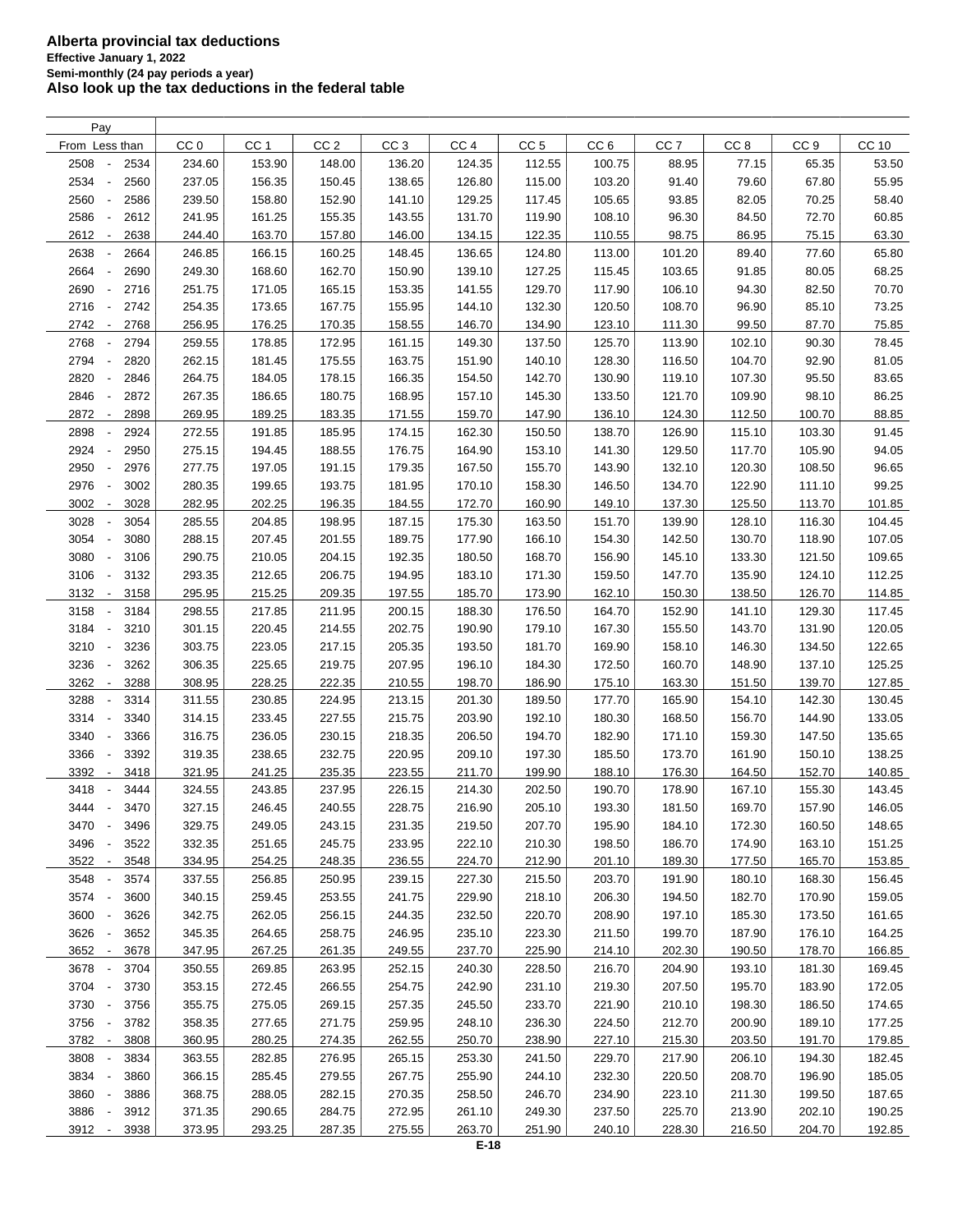| Pay                                      |                 |                 |                 |                 |                 |                 |                 |                 |                 |                 |              |
|------------------------------------------|-----------------|-----------------|-----------------|-----------------|-----------------|-----------------|-----------------|-----------------|-----------------|-----------------|--------------|
| From Less than                           | CC <sub>0</sub> | CC <sub>1</sub> | CC <sub>2</sub> | CC <sub>3</sub> | CC <sub>4</sub> | CC <sub>5</sub> | CC <sub>6</sub> | CC <sub>7</sub> | CC <sub>8</sub> | CC <sub>9</sub> | <b>CC 10</b> |
| 3938<br>3972<br>$\overline{\phantom{a}}$ | 376.95          | 296.25          | 290.35          | 278.55          | 266.70          | 254.90          | 243.10          | 231.30          | 219.50          | 207.70          | 195.85       |
| 3972<br>4006<br>$\overline{\phantom{a}}$ | 380.35          | 299.65          | 293.75          | 281.95          | 270.10          | 258.30          | 246.50          | 234.70          | 222.90          | 211.10          | 199.25       |
| 4006<br>4040<br>$\overline{\phantom{a}}$ | 383.75          | 303.05          | 297.15          | 285.35          | 273.50          | 261.70          | 249.90          | 238.10          | 226.30          | 214.50          | 202.65       |
| 4040<br>4074<br>$\overline{\phantom{a}}$ | 387.15          | 306.45          | 300.55          | 288.75          | 276.90          | 265.10          | 253.30          | 241.50          | 229.70          | 217.90          | 206.05       |
| 4074<br>4108<br>$\overline{\phantom{a}}$ | 390.55          | 309.85          | 303.95          | 292.15          | 280.30          | 268.50          | 256.70          | 244.90          | 233.10          | 221.30          | 209.45       |
| 4108<br>4142<br>$\overline{\phantom{a}}$ | 393.95          |                 |                 | 295.55          |                 |                 | 260.10          |                 | 236.50          | 224.70          |              |
|                                          |                 | 313.25          | 307.35          |                 | 283.70          | 271.90          |                 | 248.30          |                 |                 | 212.85       |
| 4142<br>$\overline{\phantom{a}}$<br>4176 | 397.35          | 316.65          | 310.75          | 298.95          | 287.10          | 275.30          | 263.50          | 251.70          | 239.90          | 228.10          | 216.25       |
| 4176<br>4210<br>$\overline{\phantom{a}}$ | 400.75          | 320.05          | 314.15          | 302.35          | 290.50          | 278.70          | 266.90          | 255.10          | 243.30          | 231.50          | 219.65       |
| 4210<br>4244<br>$\overline{\phantom{a}}$ | 404.15          | 323.45          | 317.55          | 305.75          | 293.90          | 282.10          | 270.30          | 258.50          | 246.70          | 234.90          | 223.05       |
| 4244<br>4278<br>$\overline{\phantom{a}}$ | 407.55          | 326.85          | 320.95          | 309.15          | 297.30          | 285.50          | 273.70          | 261.90          | 250.10          | 238.30          | 226.45       |
| 4278<br>4312<br>$\overline{\phantom{a}}$ | 410.95          | 330.25          | 324.35          | 312.55          | 300.70          | 288.90          | 277.10          | 265.30          | 253.50          | 241.70          | 229.85       |
| 4312<br>4346<br>$\overline{\phantom{a}}$ | 414.35          | 333.65          | 327.75          | 315.95          | 304.10          | 292.30          | 280.50          | 268.70          | 256.90          | 245.10          | 233.25       |
| 4346<br>4380<br>$\overline{\phantom{a}}$ | 417.75          | 337.05          | 331.15          | 319.35          | 307.50          | 295.70          | 283.90          | 272.10          | 260.30          | 248.50          | 236.65       |
| 4380<br>4414                             | 421.15          | 340.45          | 334.55          | 322.75          | 310.90          | 299.10          | 287.30          | 275.50          | 263.70          | 251.90          | 240.05       |
| 4414<br>4448<br>$\overline{\phantom{a}}$ | 424.55          | 343.85          | 337.95          | 326.15          | 314.30          | 302.50          | 290.70          | 278.90          | 267.10          | 255.30          | 243.45       |
| 4448<br>4482                             | 427.95          | 347.25          | 341.35          | 329.55          | 317.70          | 305.90          | 294.10          | 282.30          | 270.50          | 258.70          | 246.85       |
| 4482<br>4516<br>$\overline{\phantom{a}}$ | 431.35          | 350.65          | 344.75          | 332.95          | 321.10          | 309.30          | 297.50          | 285.70          | 273.90          | 262.10          | 250.25       |
| 4516<br>4550<br>$\overline{\phantom{a}}$ | 434.75          | 354.05          | 348.15          | 336.35          | 324.50          | 312.70          | 300.90          | 289.10          | 277.30          | 265.50          | 253.65       |
| 4550<br>4584<br>$\overline{\phantom{a}}$ | 438.15          | 357.45          | 351.55          | 339.75          | 327.90          | 316.10          | 304.30          | 292.50          | 280.70          | 268.90          | 257.05       |
| 4584<br>4618<br>$\overline{\phantom{a}}$ | 441.55          | 360.85          | 354.95          | 343.15          | 331.30          | 319.50          | 307.70          | 295.90          | 284.10          | 272.30          | 260.45       |
| 4618<br>4652<br>$\overline{\phantom{a}}$ | 444.95          | 364.25          | 358.35          | 346.55          | 334.70          | 322.90          | 311.10          | 299.30          | 287.50          | 275.70          | 263.85       |
| 4652<br>4686<br>$\overline{\phantom{a}}$ | 448.35          | 367.65          | 361.75          | 349.95          | 338.10          | 326.30          | 314.50          | 302.70          | 290.90          | 279.10          | 267.25       |
| 4686<br>4720<br>$\overline{\phantom{a}}$ | 451.75          | 371.05          | 365.15          | 353.35          | 341.50          | 329.70          | 317.90          | 306.10          | 294.30          | 282.50          | 270.65       |
| 4720<br>4754<br>$\overline{\phantom{a}}$ | 455.15          | 374.45          | 368.55          | 356.75          | 344.90          | 333.10          | 321.30          | 309.50          | 297.70          | 285.90          | 274.05       |
|                                          |                 |                 |                 |                 |                 |                 |                 |                 |                 |                 |              |
| 4754<br>4788<br>$\overline{\phantom{a}}$ | 458.55          | 377.85          | 371.95          | 360.15          | 348.30          | 336.50          | 324.70          | 312.90          | 301.10          | 289.30          | 277.45       |
| 4788<br>4822                             | 461.95          | 381.25          | 375.35          | 363.55          | 351.70          | 339.90          | 328.10          | 316.30          | 304.50          | 292.70          | 280.85       |
| 4822<br>4856                             | 465.35          | 384.65          | 378.75          | 366.95          | 355.10          | 343.30          | 331.50          | 319.70          | 307.90          | 296.10          | 284.25       |
| 4856<br>4890                             | 468.75          | 388.05          | 382.15          | 370.35          | 358.50          | 346.70          | 334.90          | 323.10          | 311.30          | 299.50          | 287.65       |
| 4890<br>4924                             | 472.15          | 391.45          | 385.55          | 373.75          | 361.90          | 350.10          | 338.30          | 326.50          | 314.70          | 302.90          | 291.05       |
| 4924<br>4958<br>$\overline{\phantom{a}}$ | 475.55          | 394.85          | 388.95          | 377.15          | 365.30          | 353.50          | 341.70          | 329.90          | 318.10          | 306.30          | 294.45       |
| 4958<br>4992<br>$\overline{\phantom{a}}$ | 478.95          | 398.25          | 392.35          | 380.55          | 368.70          | 356.90          | 345.10          | 333.30          | 321.50          | 309.70          | 297.85       |
| 4992<br>5026<br>$\overline{\phantom{a}}$ | 482.35          | 401.65          | 395.75          | 383.95          | 372.10          | 360.30          | 348.50          | 336.70          | 324.90          | 313.10          | 301.25       |
| 5026<br>5060<br>$\overline{\phantom{a}}$ | 485.75          | 405.05          | 399.15          | 387.35          | 375.50          | 363.70          | 351.90          | 340.10          | 328.30          | 316.50          | 304.65       |
| 5060<br>5094<br>$\overline{\phantom{a}}$ | 489.15          | 408.45          | 402.55          | 390.75          | 378.90          | 367.10          | 355.30          | 343.50          | 331.70          | 319.90          | 308.05       |
| 5094<br>5128<br>$\overline{\phantom{a}}$ | 492.55          | 411.85          | 405.95          | 394.15          | 382.30          | 370.50          | 358.70          | 346.90          | 335.10          | 323.30          | 311.45       |
| 5128<br>5162<br>$\overline{\phantom{a}}$ | 495.95          | 415.25          | 409.35          | 397.55          | 385.70          | 373.90          | 362.10          | 350.30          | 338.50          | 326.70          | 314.85       |
| 5162 -<br>5196                           | 499.35          | 418.65          | 412.75          | 400.95          | 389.10          | 377.30          | 365.50          | 353.70          | 341.90          | 330.10          | 318.25       |
| 5196<br>$\overline{\phantom{a}}$<br>5230 | 502.75          | 422.05          | 416.15          | 404.35          | 392.50          | 380.70          | 368.90          | 357.10          | 345.30          | 333.50          | 321.65       |
| 5230<br>5264                             | 506.15          | 425.45          | 419.55          | 407.75          | 395.90          | 384.10          | 372.30          | 360.50          | 348.70          | 336.90          | 325.05       |
| 5264<br>5298<br>$\overline{\phantom{a}}$ | 509.55          | 428.85          | 422.95          | 411.15          | 399.30          | 387.50          | 375.70          | 363.90          | 352.10          | 340.30          | 328.45       |
| 5298<br>5332                             | 512.95          | 432.25          | 426.35          | 414.55          | 402.70          | 390.90          | 379.10          | 367.30          | 355.50          | 343.70          | 331.85       |
| 5332<br>5366                             | 516.35          | 435.65          | 429.75          | 417.95          | 406.10          | 394.30          | 382.50          | 370.70          | 358.90          | 347.10          | 335.25       |
| 5366<br>5400<br>$\overline{\phantom{a}}$ | 519.75          | 439.05          | 433.15          | 421.35          | 409.50          | 397.70          | 385.90          | 374.10          | 362.30          | 350.50          | 338.65       |
| 5400                                     |                 | 442.45          | 436.55          | 424.75          |                 |                 |                 | 377.50          | 365.70          |                 |              |
| 5434<br>$\overline{\phantom{a}}$         | 523.15          |                 |                 |                 | 412.90          | 401.10          | 389.30          |                 |                 | 353.90          | 342.05       |
| 5434<br>5468<br>$\overline{\phantom{a}}$ | 526.55          | 445.85          | 439.95          | 428.15          | 416.30          | 404.50          | 392.70          | 380.90          | 369.10          | 357.30          | 345.45       |
| 5468<br>5502<br>$\overline{\phantom{a}}$ | 530.30          | 449.60          | 443.70          | 431.90          | 420.10          | 408.30          | 396.45          | 384.65          | 372.85          | 361.05          | 349.25       |
| 5502<br>5536<br>$\overline{\phantom{a}}$ | 534.40          | 453.70          | 447.80          | 436.00          | 424.15          | 412.35          | 400.55          | 388.75          | 376.95          | 365.15          | 353.30       |
| 5536<br>5570<br>$\overline{\phantom{a}}$ | 538.45          | 457.75          | 451.85          | 440.05          | 428.25          | 416.45          | 404.65          | 392.80          | 381.00          | 369.20          | 357.40       |
| 5570 -<br>5604                           | 542.55          | 461.85          | 455.95          | 444.15          | 432.35          | 420.50          | 408.70          | 396.90          | 385.10          | 373.30          | 361.50       |
| 5604 -<br>5638                           | 546.65          | 465.95          | 460.05          | 448.20          | 436.40          | 424.60          | 412.80          | 401.00          | 389.20          | 377.35          | 365.55       |
| 5638<br>5672                             | 550.70          | 470.00          | 464.10          | 452.30          | 440.50          | 428.70          | 416.85          | 405.05          | 393.25          | 381.45          | 369.65       |
| 5672 -<br>5706                           | 554.80          | 474.10          | 468.20          | 456.40          | 444.55          | 432.75          | 420.95          | 409.15          | 397.35          | 385.55          | 373.70       |
| 5706<br>5740<br>$\overline{\phantom{a}}$ | 558.85          | 478.15          | 472.25          | 460.45          | 448.65          | 436.85          | 425.05          | 413.20          | 401.40          | 389.60          | 377.80       |
| 5740 -<br>5774                           | 562.95          | 482.25          | 476.35          | 464.55          | 452.75          | 440.90          | 429.10          | 417.30          | 405.50          | 393.70          | 381.90       |
| 5774 -<br>5808                           | 567.05          | 486.35          | 480.45          | 468.60          | 456.80          | 445.00          | 433.20          | 421.40          | 409.60          | 397.75          | 385.95       |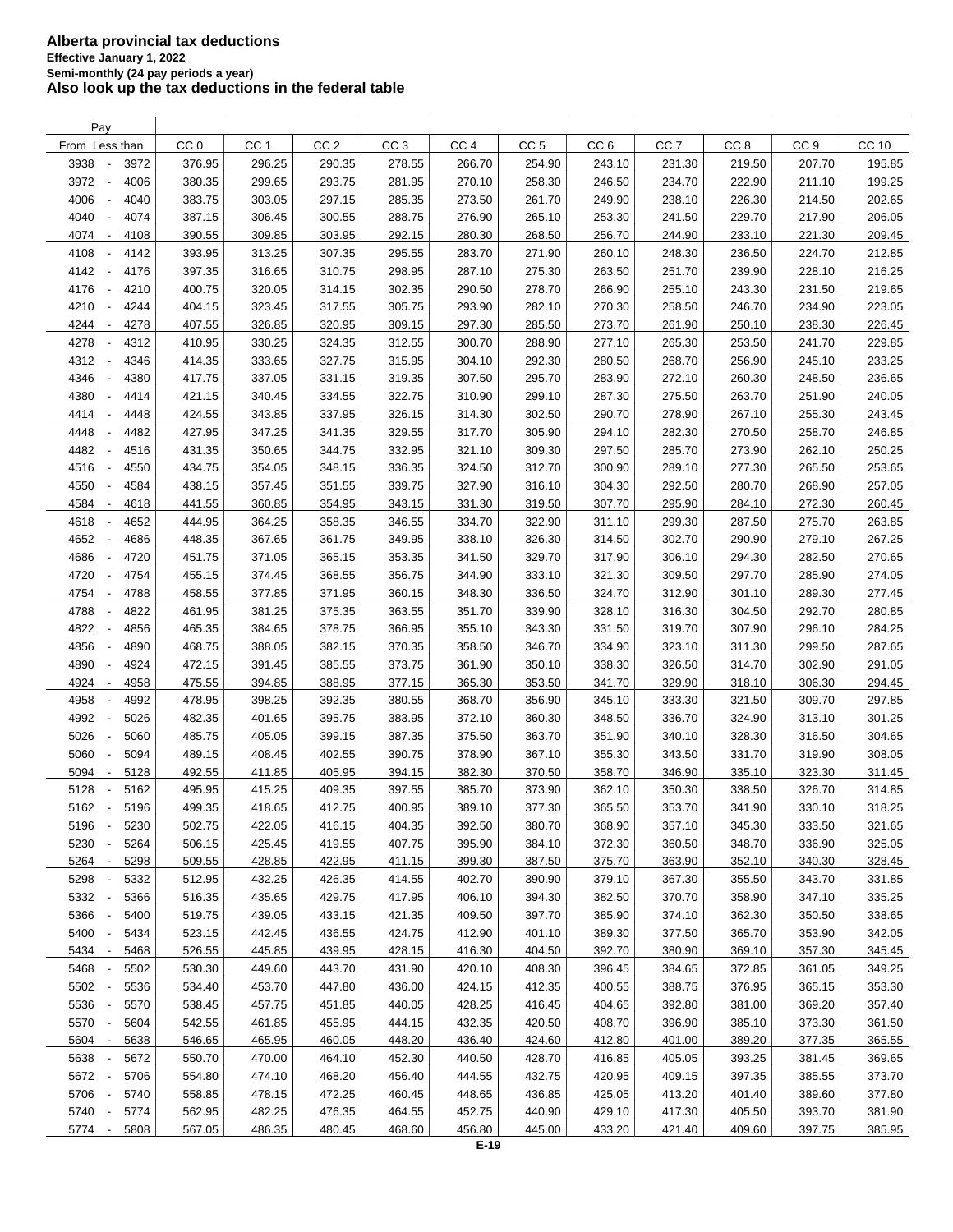| Pay                                      |                 |                 |                 |                 |                 |                 |                 |                 |                 |                 |        |
|------------------------------------------|-----------------|-----------------|-----------------|-----------------|-----------------|-----------------|-----------------|-----------------|-----------------|-----------------|--------|
| From Less than                           | CC <sub>0</sub> | CC <sub>1</sub> | CC <sub>2</sub> | CC <sub>3</sub> | CC <sub>4</sub> | CC <sub>5</sub> | CC <sub>6</sub> | CC <sub>7</sub> | CC <sub>8</sub> | CC <sub>9</sub> | CC 10  |
| 5808<br>5852                             | 571.70          | 491.00          | 485.10          | 473.30          | 461.50          | 449.70          | 437.85          | 426.05          | 414.25          | 402.45          | 390.65 |
| 5852<br>5896<br>÷,                       | 577.00          | 496.30          | 490.40          | 478.60          | 466.75          | 454.95          | 443.15          | 431.35          | 419.55          | 407.75          | 395.90 |
| 5896<br>5940<br>$\overline{\phantom{a}}$ | 582.25          | 501.55          | 495.65          | 483.85          | 472.05          | 460.25          | 448.45          | 436.60          | 424.80          | 413.00          | 401.20 |
| 5940<br>5984                             | 587.55          | 506.85          | 500.95          | 489.15          | 477.35          | 465.50          | 453.70          | 441.90          | 430.10          | 418.30          | 406.50 |
| 5984<br>6028<br>$\overline{\phantom{a}}$ | 592.85          | 512.15          | 506.25          | 494.40          | 482.60          | 470.80          | 459.00          | 447.20          | 435.40          | 423.55          | 411.75 |
| 6028<br>6072<br>$\overline{\phantom{a}}$ | 598.10          | 517.40          |                 | 499.70          | 487.90          | 476.10          | 464.25          | 452.45          | 440.65          | 428.85          |        |
|                                          |                 |                 | 511.50          |                 |                 |                 |                 |                 |                 |                 | 417.05 |
| 6072 -<br>6116                           | 603.40          | 522.70          | 516.80          | 505.00          | 493.15          | 481.35          | 469.55          | 457.75          | 445.95          | 434.15          | 422.30 |
| 6116<br>6160<br>$\overline{\phantom{a}}$ | 608.65          | 527.95          | 522.05          | 510.25          | 498.45          | 486.65          | 474.85          | 463.00          | 451.20          | 439.40          | 427.60 |
| 6160<br>6204<br>$\overline{\phantom{a}}$ | 613.95          | 533.25          | 527.35          | 515.55          | 503.75          | 491.90          | 480.10          | 468.30          | 456.50          | 444.70          | 432.90 |
| 6204<br>6248<br>$\overline{\phantom{a}}$ | 619.25          | 538.55          | 532.65          | 520.80          | 509.00          | 497.20          | 485.40          | 473.60          | 461.80          | 449.95          | 438.15 |
| 6248<br>6292<br>$\overline{\phantom{a}}$ | 624.50          | 543.80          | 537.90          | 526.10          | 514.30          | 502.50          | 490.65          | 478.85          | 467.05          | 455.25          | 443.45 |
| 6292<br>6336<br>$\overline{\phantom{a}}$ | 629.80          | 549.10          | 543.20          | 531.40          | 519.55          | 507.75          | 495.95          | 484.15          | 472.35          | 460.55          | 448.70 |
| 6336<br>6380<br>$\overline{\phantom{a}}$ | 635.05          | 554.35          | 548.45          | 536.65          | 524.85          | 513.05          | 501.25          | 489.40          | 477.60          | 465.80          | 454.00 |
| 6380<br>6424                             | 640.35          | 559.65          | 553.75          | 541.95          | 530.15          | 518.30          | 506.50          | 494.70          | 482.90          | 471.10          | 459.30 |
| 6424<br>6468<br>$\overline{\phantom{a}}$ | 645.65          | 564.95          | 559.05          | 547.20          | 535.40          | 523.60          | 511.80          | 500.00          | 488.20          | 476.35          | 464.55 |
| 6468<br>6512                             | 650.90          | 570.20          | 564.30          | 552.50          | 540.70          | 528.90          | 517.05          | 505.25          | 493.45          | 481.65          | 469.85 |
| 6512<br>6556<br>$\overline{\phantom{a}}$ | 656.20          | 575.50          | 569.60          | 557.80          | 545.95          | 534.15          | 522.35          | 510.55          | 498.75          | 486.95          | 475.10 |
| 6556<br>6600<br>$\overline{\phantom{a}}$ | 661.65          | 580.95          | 575.00          | 563.20          | 551.40          | 539.60          | 527.80          | 516.00          | 504.15          | 492.35          | 480.55 |
| 6600<br>6644<br>$\overline{\phantom{a}}$ | 667.35          | 586.65          | 580.75          | 568.95          | 557.10          | 545.30          | 533.50          | 521.70          | 509.90          | 498.10          | 486.25 |
| 6644<br>6688<br>$\overline{\phantom{a}}$ | 673.05          | 592.35          | 586.45          | 574.65          | 562.85          | 551.05          | 539.25          | 527.40          | 515.60          | 503.80          | 492.00 |
| 6688<br>6732<br>$\overline{\phantom{a}}$ | 678.80          | 598.10          | 592.20          | 580.35          | 568.55          | 556.75          | 544.95          | 533.15          | 521.35          | 509.50          | 497.70 |
| 6732<br>6776<br>$\overline{\phantom{a}}$ | 684.50          | 603.80          | 597.90          | 586.10          | 574.30          | 562.50          | 550.65          | 538.85          | 527.05          | 515.25          | 503.45 |
| 6776<br>6820<br>$\overline{\phantom{a}}$ |                 | 609.55          | 603.60          | 591.80          | 580.00          |                 |                 |                 |                 |                 | 509.15 |
|                                          | 690.25          |                 |                 |                 |                 | 568.20          | 556.40          | 544.60          | 532.75          | 520.95          |        |
| 6820<br>6864<br>$\overline{\phantom{a}}$ | 695.95          | 615.25          | 609.35          | 597.55          | 585.70          | 573.90          | 562.10          | 550.30          | 538.50          | 526.70          | 514.85 |
| 6864<br>6908<br>$\overline{\phantom{a}}$ | 701.65          | 620.95          | 615.05          | 603.25          | 591.45          | 579.65          | 567.85          | 556.00          | 544.20          | 532.40          | 520.60 |
| 6908<br>6952                             | 707.40          | 626.70          | 620.80          | 608.95          | 597.15          | 585.35          | 573.55          | 561.75          | 549.95          | 538.10          | 526.30 |
| 6952<br>6996                             | 713.10          | 632.40          | 626.50          | 614.70          | 602.90          | 591.10          | 579.25          | 567.45          | 555.65          | 543.85          | 532.05 |
| 6996<br>7040                             | 718.85          | 638.15          | 632.20          | 620.40          | 608.60          | 596.80          | 585.00          | 573.20          | 561.35          | 549.55          | 537.75 |
| 7040<br>7084                             | 724.55          | 643.85          | 637.95          | 626.15          | 614.30          | 602.50          | 590.70          | 578.90          | 567.10          | 555.30          | 543.45 |
| 7084<br>7128<br>$\overline{\phantom{a}}$ | 730.25          | 649.55          | 643.65          | 631.85          | 620.05          | 608.25          | 596.45          | 584.60          | 572.80          | 561.00          | 549.20 |
| 7128<br>7172<br>$\overline{\phantom{a}}$ | 736.00          | 655.30          | 649.40          | 637.55          | 625.75          | 613.95          | 602.15          | 590.35          | 578.55          | 566.70          | 554.90 |
| 7172<br>7216<br>$\sim$                   | 741.70          | 661.00          | 655.10          | 643.30          | 631.50          | 619.70          | 607.85          | 596.05          | 584.25          | 572.45          | 560.65 |
| 7216<br>$\overline{\phantom{a}}$<br>7260 | 747.45          | 666.75          | 660.80          | 649.00          | 637.20          | 625.40          | 613.60          | 601.80          | 589.95          | 578.15          | 566.35 |
| 7260<br>7304<br>$\overline{\phantom{a}}$ | 753.15          | 672.45          | 666.55          | 654.75          | 642.90          | 631.10          | 619.30          | 607.50          | 595.70          | 583.90          | 572.05 |
| 7304<br>7348<br>$\overline{\phantom{a}}$ | 758.85          | 678.15          | 672.25          | 660.45          | 648.65          | 636.85          | 625.05          | 613.20          | 601.40          | 589.60          | 577.80 |
| 7348<br>7392                             | 764.60          | 683.90          | 678.00          | 666.15          | 654.35          | 642.55          | 630.75          | 618.95          | 607.15          | 595.30          | 583.50 |
| 7392 -<br>7436                           | 770.30          | 689.60          | 683.70          | 671.90          | 660.10          | 648.30          | 636.45          | 624.65          | 612.85          | 601.05          | 589.25 |
| 7436<br>$\overline{\phantom{a}}$<br>7480 | 776.05          | 695.35          | 689.40          | 677.60          | 665.80          | 654.00          | 642.20          | 630.40          | 618.55          | 606.75          | 594.95 |
| 7480 -<br>7524                           | 781.75          | 701.05          | 695.15          | 683.35          | 671.50          | 659.70          | 647.90          | 636.10          | 624.30          | 612.50          | 600.65 |
| 7524 -<br>7568                           | 787.45          | 706.75          | 700.85          | 689.05          | 677.25          | 665.45          | 653.65          | 641.80          | 630.00          | 618.20          | 606.40 |
| 7568<br>7612<br>$\overline{\phantom{a}}$ | 793.20          | 712.50          | 706.60          | 694.75          | 682.95          | 671.15          | 659.35          | 647.55          | 635.75          | 623.90          | 612.10 |
| 7612 -<br>7656                           | 798.90          | 718.20          | 712.30          | 700.50          | 688.70          | 676.90          | 665.05          | 653.25          | 641.45          | 629.65          | 617.85 |
| 7656 -<br>7700                           | 804.65          | 723.95          | 718.00          | 706.20          | 694.40          | 682.60          | 670.80          | 659.00          | 647.15          | 635.35          | 623.55 |
|                                          |                 |                 |                 |                 |                 |                 |                 |                 |                 |                 |        |
| 7700 -<br>7744                           | 810.35          | 729.65          | 723.75          | 711.95          | 700.10          | 688.30          | 676.50          | 664.70          | 652.90          | 641.10          | 629.25 |
| 7744 -<br>7788                           | 816.05          | 735.35          | 729.45          | 717.65          | 705.85          | 694.05          | 682.25          | 670.40          | 658.60          | 646.80          | 635.00 |
| 7788 -<br>7832                           | 821.80          | 741.10          | 735.20          | 723.35          | 711.55          | 699.75          | 687.95          | 676.15          | 664.35          | 652.50          | 640.70 |
| 7832 -<br>7876                           | 827.50          | 746.80          | 740.90          | 729.10          | 717.30          | 705.50          | 693.65          | 681.85          | 670.05          | 658.25          | 646.45 |
| 7876 -<br>7920                           | 833.25          | 752.55          | 746.60          | 734.80          | 723.00          | 711.20          | 699.40          | 687.60          | 675.75          | 663.95          | 652.15 |
| 7920 -<br>7964                           | 838.95          | 758.25          | 752.35          | 740.55          | 728.70          | 716.90          | 705.10          | 693.30          | 681.50          | 669.70          | 657.85 |
| 7964 -<br>8008                           | 844.65          | 763.95          | 758.05          | 746.25          | 734.45          | 722.65          | 710.85          | 699.00          | 687.20          | 675.40          | 663.60 |
| 8008<br>8052<br>$\overline{\phantom{a}}$ | 850.40          | 769.70          | 763.80          | 751.95          | 740.15          | 728.35          | 716.55          | 704.75          | 692.95          | 681.10          | 669.30 |
| 8052<br>8096<br>$\overline{\phantom{a}}$ | 856.10          | 775.40          | 769.50          | 757.70          | 745.90          | 734.10          | 722.25          | 710.45          | 698.65          | 686.85          | 675.05 |
| 8096<br>8140<br>$\overline{\phantom{a}}$ | 861.85          | 781.15          | 775.20          | 763.40          | 751.60          | 739.80          | 728.00          | 716.20          | 704.35          | 692.55          | 680.75 |
| 8140<br>8184<br>$\sim$                   | 867.55          | 786.85          | 780.95          | 769.15          | 757.30          | 745.50          | 733.70          | 721.90          | 710.10          | 698.30          | 686.45 |
| 8184<br>8228<br>$\overline{\phantom{a}}$ | 873.25          | 792.55          | 786.65          | 774.85          | 763.05          | 751.25          | 739.45          | 727.60          | 715.80          | 704.00          | 692.20 |